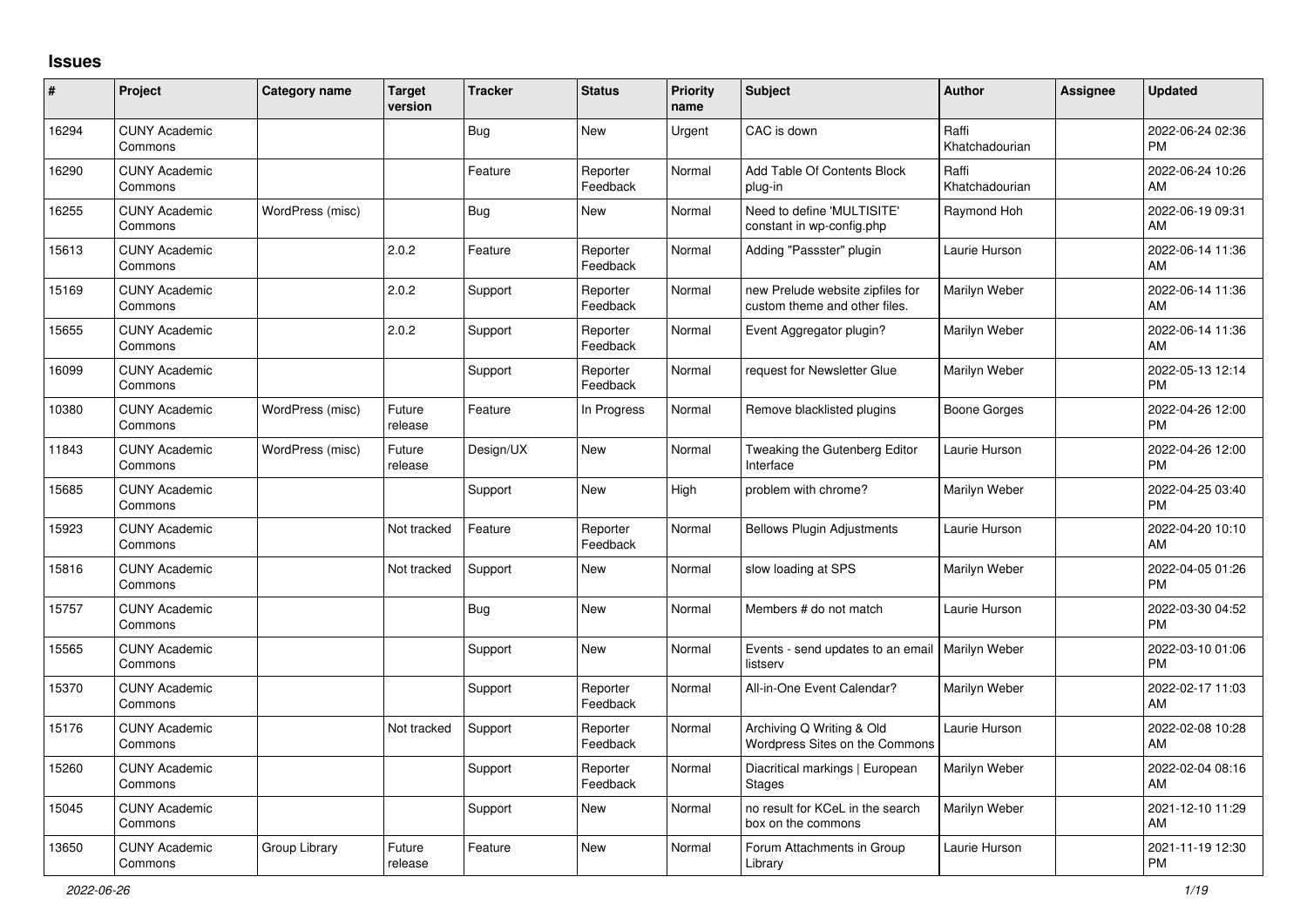| #     | <b>Project</b>                  | <b>Category name</b>     | <b>Target</b><br>version | Tracker    | <b>Status</b>        | <b>Priority</b><br>name | <b>Subject</b>                                                                                | <b>Author</b>           | Assignee | <b>Updated</b>                |
|-------|---------------------------------|--------------------------|--------------------------|------------|----------------------|-------------------------|-----------------------------------------------------------------------------------------------|-------------------------|----------|-------------------------------|
| 14940 | <b>CUNY Academic</b><br>Commons |                          |                          | <b>Bug</b> | <b>New</b>           | Normal                  | Discrepancy between Commons<br>profile "sites" and actual # of sites                          | Laurie Hurson           |          | 2021-11-08 11:09<br>AM        |
| 14936 | <b>CUNY Academic</b><br>Commons |                          |                          | <b>Bug</b> | New                  | Normal                  | Commons websites blocked by<br>SPS campus network                                             | Laurie Hurson           |          | 2021-11-03 03:57<br><b>PM</b> |
| 14911 | <b>CUNY Academic</b><br>Commons | <b>WordPress Themes</b>  | Not tracked              | Support    | <b>New</b>           | Normal                  | Twentytwentyone theme                                                                         | Marilyn Weber           |          | 2021-10-28 10:37<br>AM        |
| 14900 | <b>CUNY Academic</b><br>Commons |                          | Not tracked              | Support    | Reporter<br>Feedback | Normal                  | previous theme?                                                                               | Marilyn Weber           |          | 2021-10-25 10:31<br>AM        |
| 14842 | <b>CUNY Academic</b><br>Commons |                          | Not tracked              | Support    | Reporter<br>Feedback | Normal                  | Question about widgets and block<br>editor                                                    | Gina Cherry             |          | 2021-10-06 03:01<br><b>PM</b> |
| 14792 | <b>CUNY Academic</b><br>Commons |                          |                          | Bug        | <b>New</b>           | Normal                  | Inconsistent email notifications<br>from gravity forms                                        | Raffi<br>Khatchadourian |          | 2021-10-04 01:50<br><b>PM</b> |
| 14784 | <b>CUNY Academic</b><br>Commons |                          |                          | Support    | Reporter<br>Feedback | Normal                  | User report of logo problem when<br>using Customizer theme                                    | Marilyn Weber           |          | 2021-09-17 10:25<br>AM        |
| 14629 | <b>CUNY Academic</b><br>Commons |                          | Not tracked              | Bug        | Reporter<br>Feedback | Normal                  | Possible Post Order Bug?                                                                      | <b>Syelle Graves</b>    |          | 2021-09-14 10:47<br>AM        |
| 14538 | <b>CUNY Academic</b><br>Commons |                          | Not tracked              | Support    | Reporter<br>Feedback | Normal                  | <b>Weebly To Commons</b>                                                                      | Laurie Hurson           |          | 2021-09-14 10:47<br>AM        |
| 14398 | <b>CUNY Academic</b><br>Commons |                          | Not tracked              | Support    | Reporter<br>Feedback | Normal                  | Events plug-in notification<br>problem                                                        | Marilyn Weber           |          | 2021-05-11 11:21<br>AM        |
| 14074 | <b>CUNY Academic</b><br>Commons | WordPress (misc)         | Not tracked              | Support    | Reporter<br>Feedback | Normal                  | page password protection<br>problem                                                           | Marilyn Weber           |          | 2021-03-02 11:03<br>AM        |
| 13912 | <b>CUNY Academic</b><br>Commons |                          | Not tracked              | Feature    | Hold                 | Low                     | posting "missed schedule"                                                                     | Marilyn Weber           |          | 2021-02-23 10:46<br>AM        |
| 13975 | <b>CUNY Academic</b><br>Commons | Social Paper             | Not tracked              | Support    | Reporter<br>Feedback | Normal                  | can't approve comments on<br>Social Paper paper                                               | Marilyn Weber           |          | 2021-02-12 09:33<br>AM        |
| 13255 | <b>CUNY Academic</b><br>Commons |                          | Not tracked              | Support    | Reporter<br>Feedback | Normal                  | Accessibility problems                                                                        | Marilyn Weber           |          | 2020-09-01 05:48<br><b>PM</b> |
| 12436 | <b>CUNY Academic</b><br>Commons |                          | Not tracked              | Bug        | Assigned             | Normal                  | Nightly system downtime                                                                       | <b>Boone Gorges</b>     |          | 2020-08-01 09:30<br>AM        |
| 13048 | <b>CUNY Academic</b><br>Commons | Shortcodes and<br>embeds | Future<br>release        | Feature    | New                  | Normal                  | Jupyter Notebooks support                                                                     | Boone Gorges            |          | 2020-07-14 11:46<br>AM        |
| 13034 | <b>CUNY Academic</b><br>Commons |                          | Not tracked              | Support    | Reporter<br>Feedback | Normal                  | a site is asking people to join the<br>Commons to get a download                              | Marilyn Weber           |          | 2020-07-12 07:23<br>AM        |
| 12573 | <b>CUNY Academic</b><br>Commons | <b>WordPress Plugins</b> | Future<br>release        | Bug        | <b>New</b>           | Normal                  | CommentPress Core Issues                                                                      | scott voth              |          | 2020-03-24 04:32<br><b>PM</b> |
| 12360 | <b>CUNY Academic</b><br>Commons | <b>WordPress Themes</b>  | Not tracked              | <b>Bug</b> | Reporter<br>Feedback | Normal                  | site just says "DANTE We are<br>currently in maintenance mode,<br>please check back shortly." | Marilyn Weber           |          | 2020-02-04 12:13<br><b>PM</b> |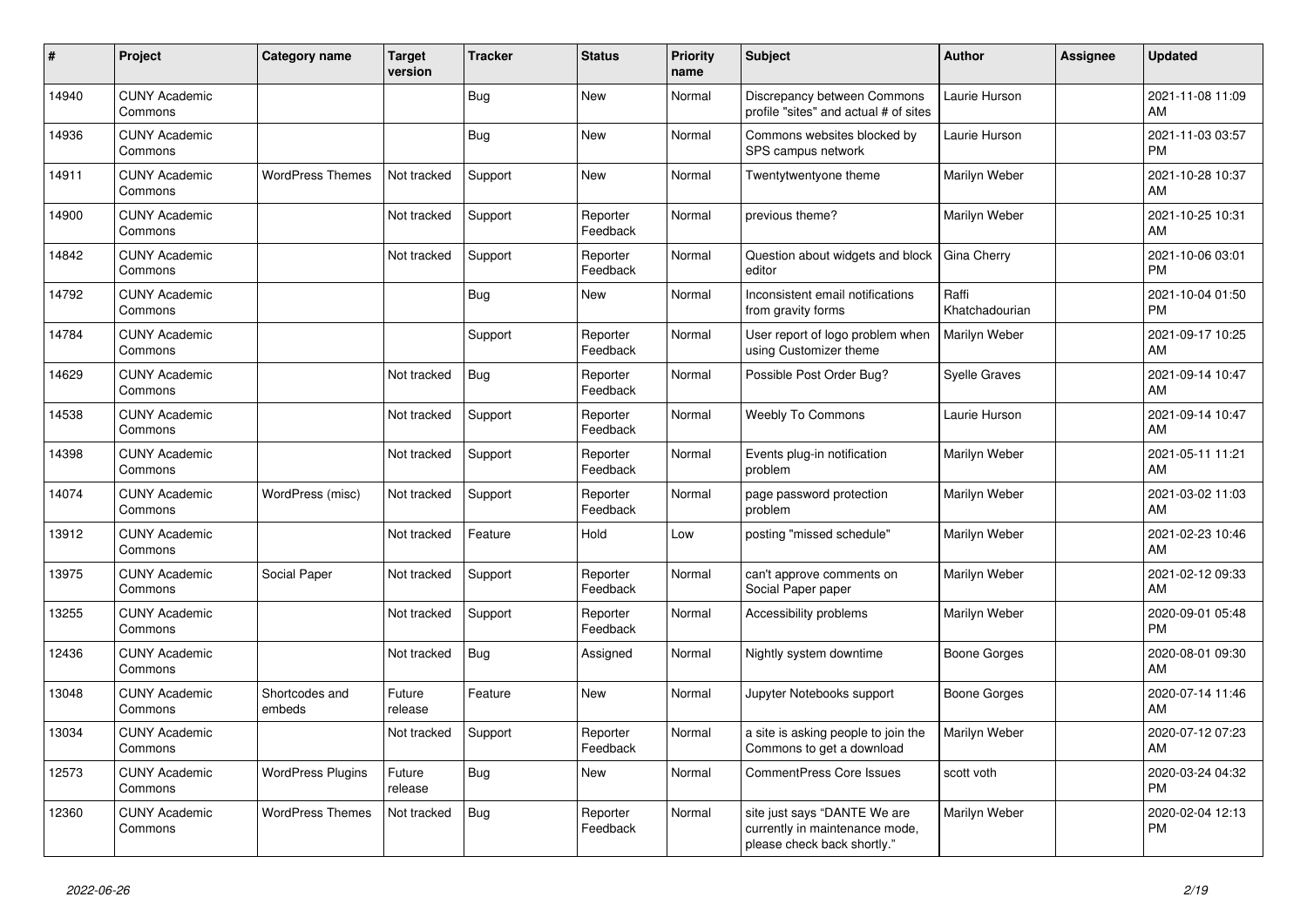| #     | Project                         | <b>Category name</b>      | <b>Target</b><br>version | <b>Tracker</b> | <b>Status</b>        | <b>Priority</b><br>name | <b>Subject</b>                                                           | Author                  | <b>Assignee</b> | <b>Updated</b>                |
|-------|---------------------------------|---------------------------|--------------------------|----------------|----------------------|-------------------------|--------------------------------------------------------------------------|-------------------------|-----------------|-------------------------------|
| 12352 | <b>CUNY Academic</b><br>Commons |                           | Not tracked              | Support        | <b>New</b>           | Normal                  | "posts list" page builder block<br>option                                | Marilyn Weber           |                 | 2020-02-03 01:29<br><b>PM</b> |
| 12350 | <b>CUNY Academic</b><br>Commons | <b>Blogs (BuddyPress)</b> | Not tracked              | Support        | Reporter<br>Feedback | Normal                  | URL creation problem                                                     | Marilyn Weber           |                 | 2020-02-03 11:27<br>AM        |
| 12328 | <b>CUNY Academic</b><br>Commons |                           | Not tracked              | Support        | <b>New</b>           | Normal                  | Sign up Code for Non-CUNY<br>Faculty                                     | Laurie Hurson           |                 | 2020-01-28 10:25<br>AM        |
| 12198 | <b>CUNY Academic</b><br>Commons |                           | Not tracked              | <b>Bug</b>     | Reporter<br>Feedback | Normal                  | Duplicate listing in My Sites                                            | Tom Harbison            |                 | 2019-12-09 05:50<br><b>PM</b> |
| 11519 | <b>CUNY Academic</b><br>Commons |                           | Not tracked              | Support        | Assigned             | Normal                  | comment option not appearing                                             | Marilyn Weber           |                 | 2019-09-24 10:28<br>AM        |
| 11860 | <b>CUNY Academic</b><br>Commons | Registration              | Future<br>release        | Feature        | <b>New</b>           | Normal                  | <b>Ensure Students Are Aware They</b><br>Can Use Aliases At Registration | scott voth              |                 | 2019-09-24 08:46<br>AM        |
| 11848 | <b>CUNY Academic</b><br>Commons |                           | Not tracked              | Support        | Hold                 | Normal                  | a Dean of Faculty wants to share<br>a large file                         | Marilyn Weber           |                 | 2019-09-24 08:44<br>AM        |
| 11788 | <b>CUNY Academic</b><br>Commons | <b>WordPress Plugins</b>  | Future<br>release        | Support        | Reporter<br>Feedback | Normal                  | Plugin Request - Browse Aloud                                            | scott voth              |                 | 2019-09-24 08:42<br>AM        |
| 10273 | <b>CUNY Academic</b><br>Commons | Registration              | Not tracked              | Support        | Reporter<br>Feedback | Normal                  | users combining CF and campus<br>address                                 | Marilyn Weber           |                 | 2019-09-18 10:58<br>AM        |
| 11787 | <b>CUNY Academic</b><br>Commons |                           | Not tracked              | Support        | Reporter<br>Feedback | Normal                  | automated comments notifications<br>on ZenDesk                           | <b>Marilyn Weber</b>    |                 | 2019-08-26 06:18<br><b>PM</b> |
| 11771 | <b>CUNY Academic</b><br>Commons |                           | Not tracked              | Support        | Reporter<br>Feedback | Normal                  | post displays in sections                                                | Marilyn Weber           |                 | 2019-08-20 10:34<br>AM        |
| 11556 | <b>CUNY Academic</b><br>Commons | Courses                   | Not tracked              | <b>Bug</b>     | Reporter<br>Feedback | Normal                  | Instructor name given in course<br>listing                               | Tom Harbison            |                 | 2019-06-25 04:12<br><b>PM</b> |
| 11509 | <b>CUNY Academic</b><br>Commons |                           | Not tracked              | Support        | Reporter<br>Feedback | Normal                  | deleted Page causing a Menu<br>problem?                                  | Marilyn Weber           |                 | 2019-06-04 09:54<br>AM        |
| 11415 | <b>CUNY Academic</b><br>Commons | <b>WordPress Plugins</b>  | Not tracked              | <b>Bug</b>     | Reporter<br>Feedback | Normal                  | <b>Blog Subscriptions in Jetpack</b>                                     | Laurie Hurson           |                 | 2019-05-14 10:34<br>AM        |
| 11392 | <b>CUNY Academic</b><br>Commons |                           | Future<br>release        | Bug            | <b>New</b>           | Normal                  | Migrate users away from<br><b>StatPress</b>                              | <b>Boone Gorges</b>     |                 | 2019-04-23 03:53<br><b>PM</b> |
| 9720  | <b>CUNY Academic</b><br>Commons | Authentication            | Future<br>release        | Feature        | <b>New</b>           | Normal                  | The Commons should be an<br>oAuth provider                               | Boone Gorges            |                 | 2019-03-01 02:04<br><b>PM</b> |
| 11120 | <b>CUNY Academic</b><br>Commons | <b>WordPress Plugins</b>  | Not tracked              | <b>Bug</b>     | Reporter<br>Feedback | Normal                  | Events Manager Events Not<br>Showing Up                                  | Mark Webb               |                 | 2019-02-27 04:10<br><b>PM</b> |
| 11131 | <b>CUNY Academic</b><br>Commons |                           | Future<br>release        | Feature        | Reporter<br>Feedback | Normal                  | <b>Image Annotation Plugins</b>                                          | Laurie Hurson           |                 | 2019-02-26 11:33<br>AM        |
| 11077 | <b>CUNY Academic</b><br>Commons | Events                    | Not tracked              | Feature        | Reporter<br>Feedback | Normal                  | Show event category description<br>in event list view                    | Raffi<br>Khatchadourian |                 | 2019-02-12 10:38<br><b>PM</b> |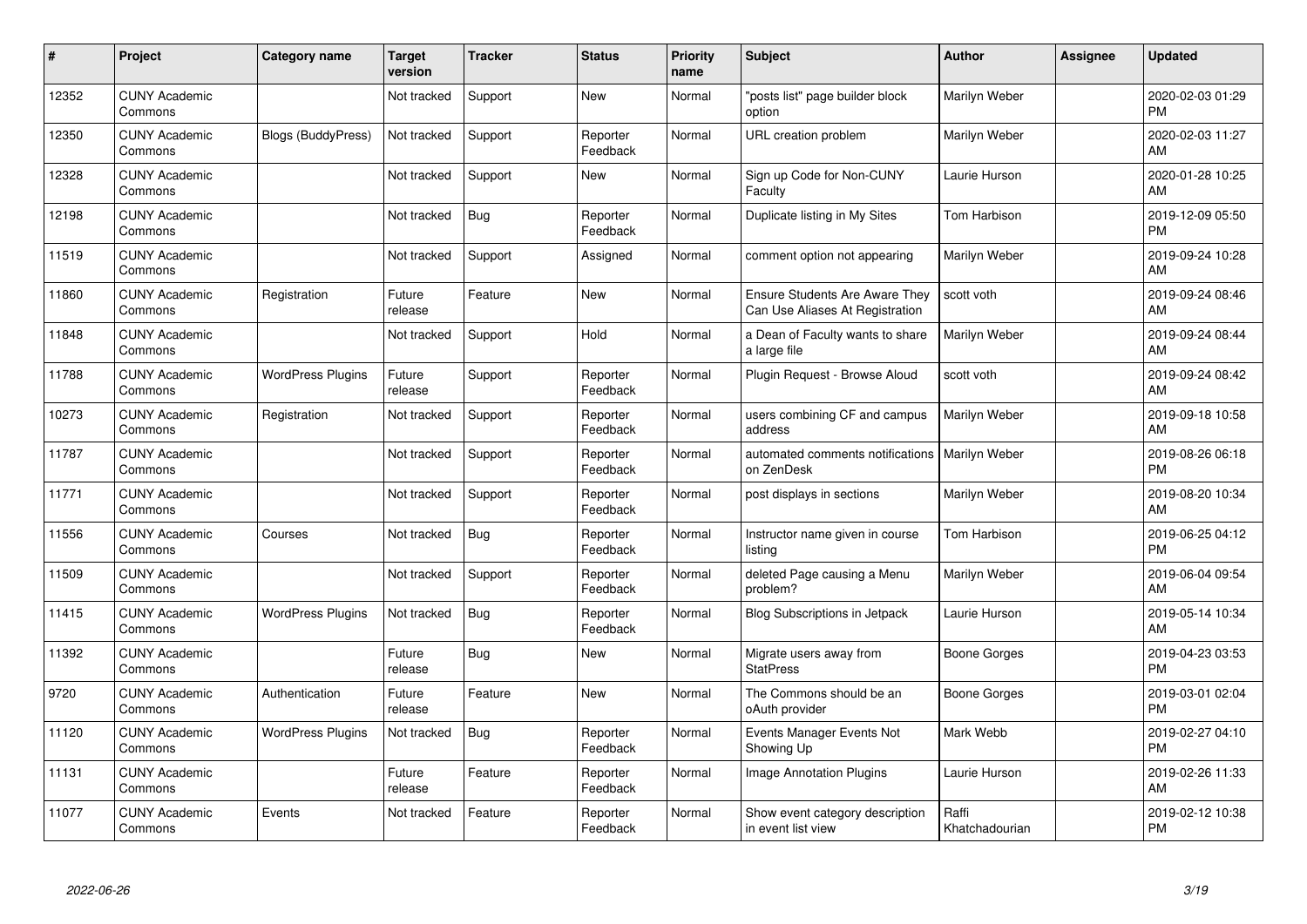| #     | Project                         | <b>Category name</b>       | <b>Target</b><br>version | <b>Tracker</b> | <b>Status</b>        | <b>Priority</b><br>name | <b>Subject</b>                                                                                               | Author              | Assignee          | <b>Updated</b>                |
|-------|---------------------------------|----------------------------|--------------------------|----------------|----------------------|-------------------------|--------------------------------------------------------------------------------------------------------------|---------------------|-------------------|-------------------------------|
| 11024 | <b>CUNY Academic</b><br>Commons | WordPress (misc)           | Future<br>release        | <b>Bug</b>     | <b>New</b>           | Normal                  | Subsites should not show "you<br>should update your .htaccess<br>now" notice after permalink<br>setting save | <b>Boone Gorges</b> |                   | 2019-01-28 01:35<br><b>PM</b> |
| 10982 | <b>CUNY Academic</b><br>Commons | Domain Mapping             | Not tracked              | Support        | Reporter<br>Feedback | Normal                  | <b>CNAME</b> question                                                                                        | scott voth          |                   | 2019-01-22 04:29<br><b>PM</b> |
| 10769 | <b>CUNY Academic</b><br>Commons | <b>WordPress Themes</b>    | Not tracked              | <b>Bug</b>     | Reporter<br>Feedback | Normal                  | 2011 Theme Sidebar                                                                                           | Mark Webb           |                   | 2018-12-04 04:09<br><b>PM</b> |
| 10657 | <b>CUNY Academic</b><br>Commons |                            | Not tracked              | Support        | Reporter<br>Feedback | Normal                  | child theme problems                                                                                         | Marilyn Weber       |                   | 2018-11-08 01:19<br><b>PM</b> |
| 5992  | <b>CUNY Academic</b><br>Commons | <b>Email Notifications</b> | Future<br>release        | Feature        | New                  | Normal                  | Changing the From line of<br>autogenerated blog emails                                                       | Marilyn Weber       |                   | 2018-09-27 05:19<br><b>PM</b> |
| 6356  | <b>CUNY Academic</b><br>Commons | <b>WordPress Plugins</b>   | Future<br>release        | Bug            | Reporter<br>Feedback | Low                     | Should Subscribe2 be<br>deprecated?                                                                          | Luke Waltzer        |                   | 2017-03-20 12:20<br><b>PM</b> |
| 6755  | <b>CUNY Academic</b><br>Commons | WordPress (misc)           | Future<br>release        | <b>Bug</b>     | <b>New</b>           | Normal                  | Cannot Deactivate Plugin                                                                                     | Laura Kane          |                   | 2016-11-16 01:12<br><b>PM</b> |
| 5199  | <b>CUNY Academic</b><br>Commons | Social Paper               | Future<br>release        | Feature        | <b>New</b>           | Normal                  | add tables to the SP editor                                                                                  | Marilyn Weber       |                   | 2016-10-24 11:27<br>AM        |
| 6332  | <b>CUNY Academic</b><br>Commons | WordPress (misc)           | Future<br>release        | Feature        | <b>New</b>           | Normal                  | Allow uploaded files to be marked<br>as private in an ad hoc way                                             | <b>Boone Gorges</b> |                   | 2016-10-17 11:41<br><b>PM</b> |
| 5489  | <b>CUNY Academic</b><br>Commons | Social Paper               | Future<br>release        | Feature        | <b>New</b>           | Normal                  | Asc/desc sorting for Social Paper<br>directories                                                             | <b>Boone Gorges</b> |                   | 2016-04-21 10:06<br><b>PM</b> |
| 5488  | <b>CUNY Academic</b><br>Commons | Social Paper               | Future<br>release        | Bug            | <b>New</b>           | Normal                  | Add a "last edited by" field to<br>Social Paper group directories                                            | <b>Boone Gorges</b> |                   | 2016-04-21 10:05<br><b>PM</b> |
| 5205  | <b>CUNY Academic</b><br>Commons | Social Paper               | Future<br>release        | Feature        | <b>New</b>           | Normal                  | Social Paper folders                                                                                         | Marilyn Weber       |                   | 2016-02-11 10:24<br><b>PM</b> |
| 364   | <b>CUNY Academic</b><br>Commons | <b>WordPress Plugins</b>   | Future<br>release        | Feature        | New                  | Normal                  | <b>Bulletin Board</b>                                                                                        | Matt Gold           |                   | 2015-01-05 08:50<br><b>PM</b> |
| 2576  | <b>NYCDH Community</b><br>Site  |                            |                          | Bug            | Hold                 | Low                     | Test Next Button in Javascript<br><b>Tutorial Under Activities</b>                                           | <b>Mark Newton</b>  | Alex Gil          | 2013-05-18 02:55<br><b>PM</b> |
| 2577  | <b>NYCDH Community</b><br>Site  |                            |                          | Feature        | Assigned             | Low                     | Investigate Potential to Add Links<br>to the Forum                                                           | <b>Mark Newton</b>  | Alex Gil          | 2013-05-16 09:40<br><b>PM</b> |
| 11968 | JustPublics@365<br>MediaCamp    |                            |                          | Feature        | New                  | Normal                  | Nanoscience Retractable Display<br>Unit                                                                      | Donald Cherry       | Bonnie<br>Eissner | 2021-02-19 08:50<br>AM        |
| 16199 | <b>CUNY Academic</b><br>Commons | <b>Directories</b>         | 2.0.2                    | Bug            | New                  | Normal                  | Removed "Semester" Filter from<br><b>Courses Directory</b>                                                   | Laurie Hurson       | Boone<br>Gorges   | 2022-06-14 11:36<br>AM        |
| 12121 | <b>CUNY Academic</b><br>Commons | <b>WordPress Plugins</b>   | 2.0.2                    | Feature        | Reporter<br>Feedback | Normal                  | Embedding H5P Iframes on<br>Commons Site                                                                     | Laurie Hurson       | Boone<br>Gorges   | 2022-06-14 11:36<br>AM        |
| 15604 | <b>CUNY Academic</b><br>Commons | <b>Email Notifications</b> | Future<br>release        | Feature        | Assigned             | Normal                  | Restructure Commons Group<br>Digest Email Messages                                                           | Matt Gold           | Boone<br>Gorges   | 2022-05-26 10:45<br>AM        |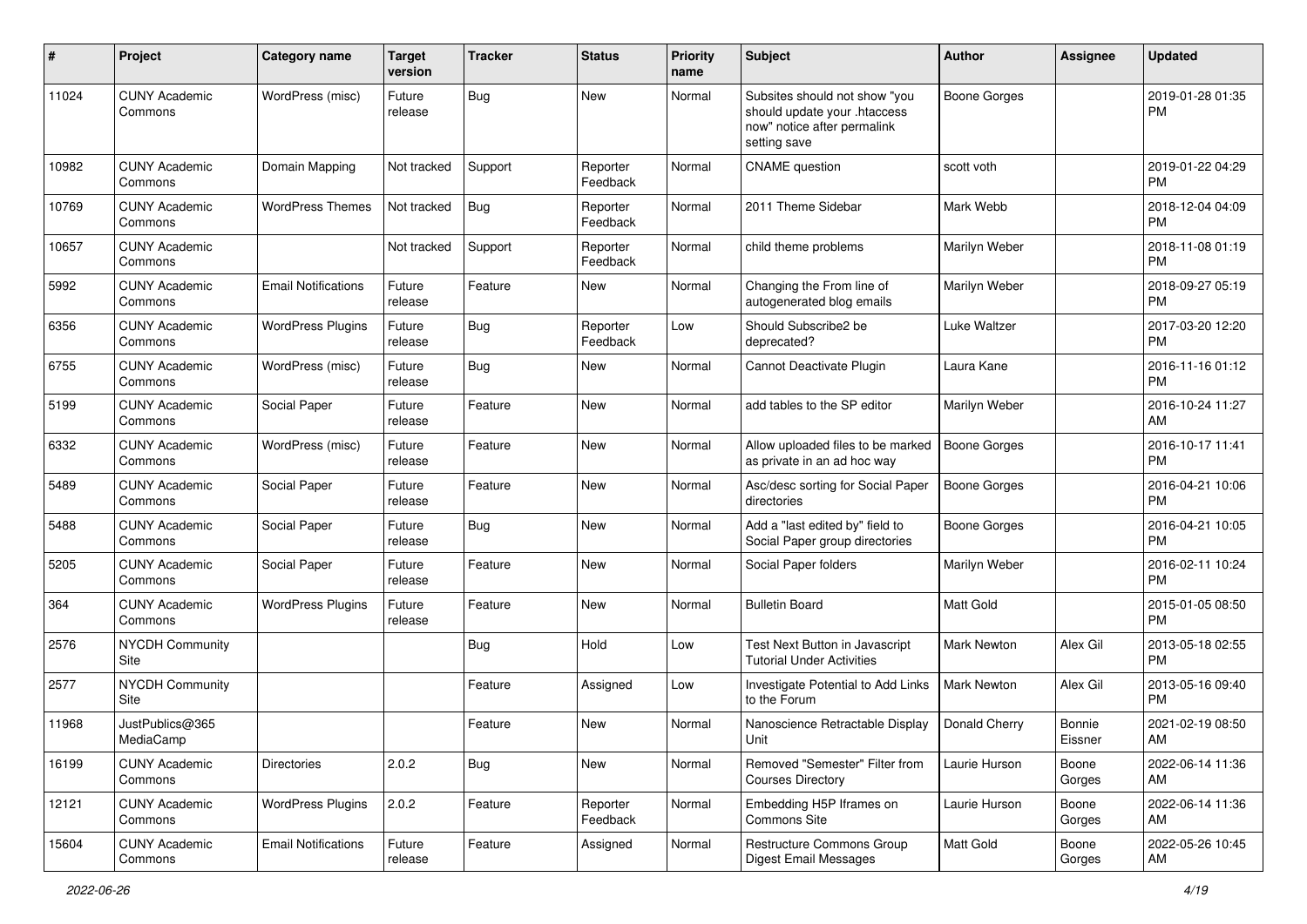| #     | Project                         | <b>Category name</b>       | <b>Target</b><br>version | <b>Tracker</b> | <b>Status</b>        | <b>Priority</b><br>name | Subject                                                                                       | Author                  | <b>Assignee</b> | Updated                       |
|-------|---------------------------------|----------------------------|--------------------------|----------------|----------------------|-------------------------|-----------------------------------------------------------------------------------------------|-------------------------|-----------------|-------------------------------|
| 15883 | <b>CUNY Academic</b><br>Commons |                            | 2.1.0                    | Feature        | New                  | Normal                  | Release BPGES update                                                                          | <b>Boone Gorges</b>     | Boone<br>Gorges | 2022-05-26 10:39<br>AM        |
| 15210 | <b>CUNY Academic</b><br>Commons | Analytics                  | Not tracked              | Design/UX      | New                  | Normal                  | Google Analytics improvements                                                                 | Colin McDonald          | Boone<br>Gorges | 2022-05-24 10:47<br>AM        |
| 16092 | <b>CUNY Academic</b><br>Commons |                            | Future<br>release        | Feature        | Hold                 | Normal                  | Don't show main site in Site<br>search results                                                | Boone Gorges            | Boone<br>Gorges | 2022-05-17 03:12<br><b>PM</b> |
| 8835  | <b>CUNY Academic</b><br>Commons | <b>Blogs (BuddyPress)</b>  | Future<br>release        | Feature        | New                  | Normal                  | Extend cuny is shortlinks to sites                                                            | Luke Waltzer            | Boone<br>Gorges | 2022-04-26 11:59<br>AM        |
| 8900  | <b>CUNY Academic</b><br>Commons | Accessibility              | Future<br>release        | Feature        | Assigned             | Normal                  | Look into tools to enforce<br>accessibility in WP environment                                 | <b>Matt Gold</b>        | Boone<br>Gorges | 2022-04-26 11:59<br>AM        |
| 8901  | <b>CUNY Academic</b><br>Commons | Accessibility              | Future<br>release        | Feature        | Assigned             | Normal                  | Theme analysis for accessibility                                                              | <b>Matt Gold</b>        | Boone<br>Gorges | 2022-04-26 11:59<br>AM        |
| 15767 | <b>CUNY Academic</b><br>Commons | WordPress (misc)           |                          | Support        | New                  | Normal                  | Site loading slowly                                                                           | scott voth              | Boone<br>Gorges | 2022-04-04 08:56<br><b>PM</b> |
| 15242 | <b>CUNY Academic</b><br>Commons | Performance                | Not tracked              | <b>Bug</b>     | Reporter<br>Feedback | Normal                  | Slugist site                                                                                  | Raffi<br>Khatchadourian | Boone<br>Gorges | 2022-02-07 11:14<br>AM        |
| 14504 | <b>CUNY Academic</b><br>Commons |                            | Not tracked              | Publicity      | Reporter<br>Feedback | Normal                  | Adding showcases to home page<br>menu                                                         | Laurie Hurson           | Boone<br>Gorges | 2022-01-19 03:26<br><b>PM</b> |
| 14184 | <b>CUNY Academic</b><br>Commons | <b>Public Portfolio</b>    | Future<br>release        | Feature        | New                  | Normal                  | Centralized mechanism for storing<br>Campus affiliations                                      | <b>Boone Gorges</b>     | Boone<br>Gorges | 2022-01-04 11:35<br>AM        |
| 14908 | <b>CUNY Academic</b><br>Commons | Performance                |                          | Bug            | New                  | Normal                  | Stale object cache on cdev                                                                    | Raymond Hoh             | Boone<br>Gorges | 2021-12-07 09:45<br>AM        |
| 14987 | <b>CUNY Academic</b><br>Commons | <b>WordPress Plugins</b>   | Future<br>release        | <b>Bug</b>     | New                  | Normal                  | Elementor update causes<br>database freeze-up                                                 | <b>Boone Gorges</b>     | Boone<br>Gorges | 2021-11-29 12:02<br><b>PM</b> |
| 10226 | <b>CUNY Academic</b><br>Commons | Courses                    | Future<br>release        | Feature        | New                  | Normal                  | Add "My Courses" to drop down<br>list                                                         | scott voth              | Boone<br>Gorges | 2021-11-19 12:42<br><b>PM</b> |
| 13835 | <b>CUNY Academic</b><br>Commons | WordPress (misc)           | Future<br>release        | Feature        | <b>New</b>           | Normal                  | Allow OneSearch widget to have<br>'CUNY' as campus                                            | Boone Gorges            | Boone<br>Gorges | 2021-11-19 12:39<br><b>PM</b> |
| 14309 | <b>CUNY Academic</b><br>Commons | Group Library              | Future<br>release        | Feature        | <b>New</b>           | Normal                  | Better handling of<br>bp_group_document file<br>download attempts when file is<br>not present | <b>Boone Gorges</b>     | Boone<br>Gorges | 2021-11-19 12:28<br>PM        |
| 12042 | <b>CUNY Academic</b><br>Commons | <b>Email Notifications</b> | Future<br>release        | Feature        | New                  | Normal                  | Improved error logging for BPGES   Boone Gorges<br>send queue                                 |                         | Boone<br>Gorges | 2021-11-19 12:25<br>PM        |
| 13949 | <b>CUNY Academic</b><br>Commons |                            | Not tracked              | Bug            | New                  | Normal                  | Continued debugging of runaway<br>MySQL connections                                           | <b>Matt Gold</b>        | Boone<br>Gorges | 2021-09-14 10:42<br>AM        |
| 14483 | <b>CUNY Academic</b><br>Commons | WordPress - Media          | Not tracked              | Bug            | Reporter<br>Feedback | Normal                  | Wordpress PDF Embed Stopped<br>Working after JITP Media Clone                                 | Patrick DeDauw          | Boone<br>Gorges | 2021-05-20 01:51<br><b>PM</b> |
| 14113 | <b>CUNY Academic</b><br>Commons | WordPress (misc)           | Future<br>release        | <b>Bug</b>     | Hold                 | Normal                  | Block Editor Not Working on this<br>page - Json error                                         | scott voth              | Boone<br>Gorges | 2021-03-05 11:01<br>AM        |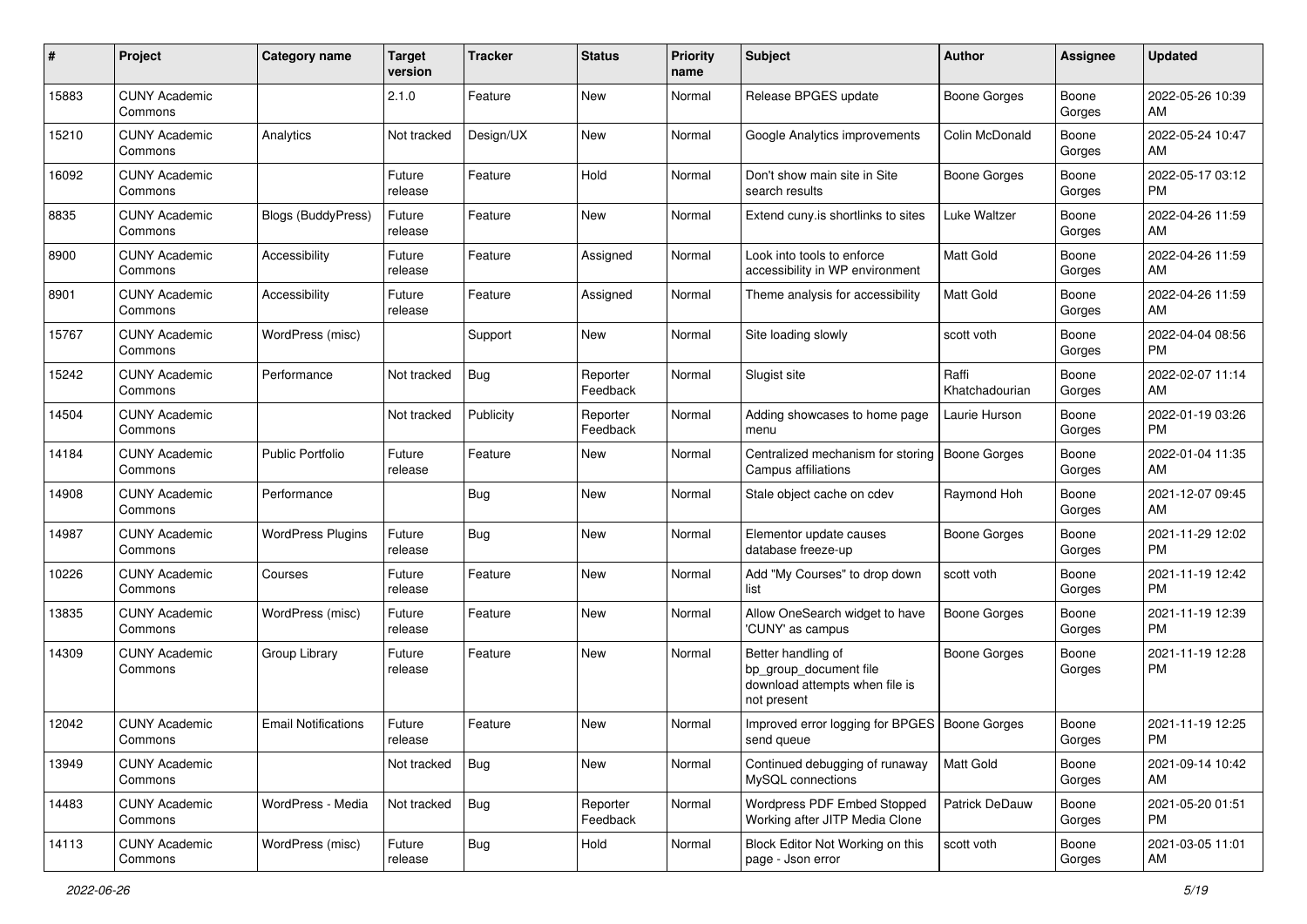| #     | Project                         | <b>Category name</b>       | <b>Target</b><br>version | <b>Tracker</b> | <b>Status</b>        | Priority<br>name | <b>Subject</b>                                                                      | <b>Author</b>       | Assignee        | <b>Updated</b>                |
|-------|---------------------------------|----------------------------|--------------------------|----------------|----------------------|------------------|-------------------------------------------------------------------------------------|---------------------|-----------------|-------------------------------|
| 13466 | <b>CUNY Academic</b><br>Commons | Cavalcade                  | Future<br>release        | Feature        | <b>New</b>           | Normal           | Automated cleanup for duplicate<br>Cavalcade tasks                                  | Boone Gorges        | Boone<br>Gorges | 2020-10-13 05:24<br><b>PM</b> |
| 13370 | <b>CUNY Academic</b><br>Commons | Group Library              | Future<br>release        | Feature        | <b>New</b>           | Normal           | Library bulk deletion and folder<br>editing                                         | Colin McDonald      | Boone<br>Gorges | 2020-10-13 10:41<br>AM        |
| 3002  | <b>CUNY Academic</b><br>Commons | Search                     | Future<br>release        | Feature        | Assigned             | Normal           | Overhaul CAC search by using<br>external search appliance                           | Boone Gorges        | Boone<br>Gorges | 2020-07-15 03:05<br><b>PM</b> |
| 12911 | <b>CUNY Academic</b><br>Commons |                            | Not tracked              | Feature        | <b>New</b>           | Normal           | Block access to xmlrpc.php based<br>on User-Agent                                   | <b>Boone Gorges</b> | Boone<br>Gorges | 2020-06-09 05:12<br><b>PM</b> |
| 12438 | <b>CUNY Academic</b><br>Commons | Courses                    | Not tracked              | Bug            | <b>New</b>           | Normal           | Site appearing twice                                                                | Laurie Hurson       | Boone<br>Gorges | 2020-02-18 01:34<br><b>PM</b> |
| 12091 | <b>CUNY Academic</b><br>Commons | <b>Group Files</b>         | Future<br>release        | Feature        | <b>New</b>           | Normal           | Improved pre-upload file<br>validation for bp-group-documents                       | <b>Boone Gorges</b> | Boone<br>Gorges | 2019-11-14 01:21<br><b>PM</b> |
| 11945 | <b>CUNY Academic</b><br>Commons | Reckoning                  | Future<br>release        | Feature        | Reporter<br>Feedback | Normal           | Add Comments bubble to<br>Reckoning views                                           | <b>Boone Gorges</b> | Boone<br>Gorges | 2019-11-12 05:14<br><b>PM</b> |
| 8836  | <b>CUNY Academic</b><br>Commons | <b>Blogs (BuddyPress)</b>  | Future<br>release        | Feature        | Assigned             | Normal           | Redesign site launch process                                                        | Matt Gold           | Boone<br>Gorges | 2019-10-03 02:49<br><b>PM</b> |
| 10678 | <b>CUNY Academic</b><br>Commons |                            | Not tracked              | <b>Bug</b>     | Reporter<br>Feedback | High             | Newsletter Plugin Not Sending<br><b>Out Newsletters</b>                             | Mark Webb           | Boone<br>Gorges | 2019-09-16 09:38<br><b>PM</b> |
| 11531 | <b>CUNY Academic</b><br>Commons | Events                     | Future<br>release        | Feature        | <b>New</b>           | Normal           | Main Events calendar should<br>include non-public events that<br>user has access to | scott voth          | Boone<br>Gorges | 2019-06-11 10:00<br>AM        |
| 11496 | <b>CUNY Academic</b><br>Commons | <b>Public Portfolio</b>    | 1.15.2                   | Support        | <b>New</b>           | Normal           | Replace Twitter Icon on Member<br>Portfolio page                                    | scott voth          | Boone<br>Gorges | 2019-06-06 01:03<br><b>PM</b> |
| 11386 | <b>CUNY Academic</b><br>Commons | WordPress - Media          | Not tracked              | Support        | Reporter<br>Feedback | Normal           | disappearing images                                                                 | scott voth          | Boone<br>Gorges | 2019-05-14 10:32<br>AM        |
| 11449 | <b>CUNY Academic</b><br>Commons | WordPress - Media          | Not tracked              | Support        | Reporter<br>Feedback | Normal           | Cloning Media Library for JITP<br>from Staging to Production Site                   | Patrick DeDauw      | Boone<br>Gorges | 2019-05-13 12:00<br><b>PM</b> |
| 10794 | <b>CUNY Academic</b><br>Commons | Performance                | Not tracked              | <b>Bug</b>     | <b>New</b>           | Normal           | Memcached connection<br>occasionally breaks                                         | Boone Gorges        | Boone<br>Gorges | 2018-12-06 03:30<br><b>PM</b> |
| 9926  | <b>CUNY Academic</b><br>Commons | <b>WordPress Plugins</b>   | Future<br>release        | <b>Bug</b>     | <b>New</b>           | Normal           | twitter-mentions-as-comments<br>cron jobs can run long                              | Boone Gorges        | Boone<br>Gorges | 2018-10-24 12:34<br><b>PM</b> |
| 9289  | <b>CUNY Academic</b><br>Commons | <b>WordPress Plugins</b>   | Future<br>release        | Bug            | Reporter<br>Feedback | Normal           | <b>Email Users Plugin</b>                                                           | Laurie Hurson       | Boone<br>Gorges | 2018-10-24 12:34<br><b>PM</b> |
| 10368 | <b>CUNY Academic</b><br>Commons |                            | Future<br>release        | Feature        | Assigned             | Normal           | Use ORCID data to populate<br>academic profile page                                 | Stephen Francoeur   | Boone<br>Gorges | 2018-09-25 01:53<br><b>PM</b> |
| 9947  | <b>CUNY Academic</b><br>Commons | <b>WordPress Plugins</b>   | Future<br>release        | Feature        | Reporter<br>Feedback | Normal           | Install H5P quiz plugin                                                             | Matt Gold           | Boone<br>Gorges | 2018-09-11 11:01<br>AM        |
| 9979  | <b>CUNY Academic</b><br>Commons | <b>Email Notifications</b> | Not tracked              | <b>Bug</b>     | Reporter<br>Feedback | Normal           | Reports of slow email activation<br>emails                                          | <b>Matt Gold</b>    | Boone<br>Gorges | 2018-08-29 09:40<br><b>PM</b> |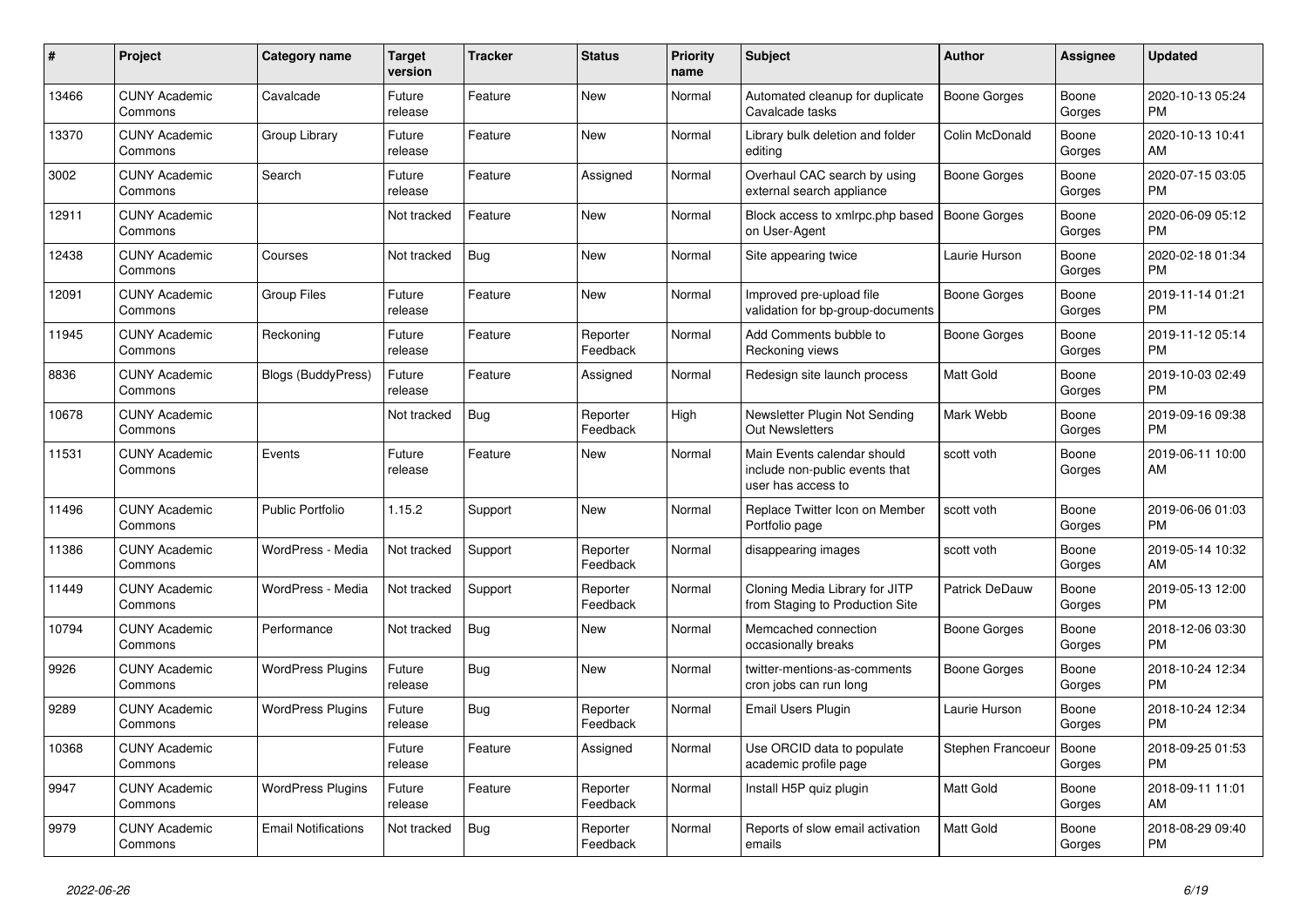| #     | Project                         | <b>Category name</b>     | <b>Target</b><br>version | <b>Tracker</b> | <b>Status</b>        | <b>Priority</b><br>name | <b>Subject</b>                                                                                  | Author              | <b>Assignee</b> | <b>Updated</b>                |
|-------|---------------------------------|--------------------------|--------------------------|----------------|----------------------|-------------------------|-------------------------------------------------------------------------------------------------|---------------------|-----------------|-------------------------------|
| 10040 | <b>CUNY Academic</b><br>Commons | WordPress (misc)         | Not tracked              | Bug            | Reporter<br>Feedback | Normal                  | User doesn't see full list of themes I                                                          | Matt Gold           | Boone<br>Gorges | 2018-07-25 10:12<br>AM        |
| 9941  | <b>CUNY Academic</b><br>Commons | Wiki                     | Not tracked              | Support        | Assigned             | Normal                  | Wiki functionality                                                                              | Matt Gold           | Boone<br>Gorges | 2018-06-26 10:57<br>AM        |
| 9515  | <b>CUNY Academic</b><br>Commons | <b>WordPress Plugins</b> | Not tracked              | Bug            | Reporter<br>Feedback | Normal                  | Text to Speech plugin - "More<br>Slowly" checkbox not working                                   | scott voth          | Boone<br>Gorges | 2018-06-13 02:26<br><b>PM</b> |
| 9895  | <b>CUNY Academic</b><br>Commons | Onboarding               | Future<br>release        | Feature        | Assigned             | Normal                  | Add "Accept Invitation"<br>link/button/function to Group<br>and/or Site invitation emails?      | Luke Waltzer        | Boone<br>Gorges | 2018-06-07 12:42<br><b>PM</b> |
| 3768  | <b>CUNY Academic</b><br>Commons | <b>Public Portfolio</b>  | Future<br>release        | Feature        | Assigned             | Normal                  | Institutions/Past positions on<br>public portfolios                                             | Matt Gold           | Boone<br>Gorges | 2018-04-23 10:44<br>AM        |
| 7981  | <b>CUNY Academic</b><br>Commons | Social Paper             | Future<br>release        | <b>Bug</b>     | <b>New</b>           | Normal                  | Social Paper comments should<br>not go to spam                                                  | Luke Waltzer        | Boone<br>Gorges | 2018-04-16 03:52<br><b>PM</b> |
| 7663  | <b>CUNY Academic</b><br>Commons | Social Paper             | Future<br>release        | Bug            | <b>New</b>           | Normal                  | Social Paper notifications not<br>formatted correctly on secondary<br>sites                     | <b>Boone Gorges</b> | Boone<br>Gorges | 2018-04-16 03:52<br><b>PM</b> |
| 9207  | <b>CUNY Academic</b><br>Commons |                          | Future<br>release        | Support        | Reporter<br>Feedback | Normal                  | display dashboards made in<br>Tableau?                                                          | Marilyn Weber       | Boone<br>Gorges | 2018-04-10 10:42<br>AM        |
| 7022  | <b>CUNY Academic</b><br>Commons | Announcements            | Future<br>release        | Bug            | New                  | Normal                  | Sitewide announcements should<br>be displayed on, and dismissable<br>from, mapped domains       | <b>Boone Gorges</b> | Boone<br>Gorges | 2018-03-22 10:18<br>AM        |
| 9211  | <b>CUNY Academic</b><br>Commons | <b>WordPress Plugins</b> | Future<br>release        | Support        | Reporter<br>Feedback | Normal                  | Auto-Role Setting in Forum Plugin<br>Causing Some Confusion                                     | Luke Waltzer        | Boone<br>Gorges | 2018-03-13 11:44<br>AM        |
| 3580  | <b>CUNY Academic</b><br>Commons | Group Blogs              | Future<br>release        | Feature        | New                  | Normal                  | Multiple blogs per group                                                                        | <b>Boone Gorges</b> | Boone<br>Gorges | 2018-02-20 02:02<br><b>PM</b> |
| 3615  | <b>CUNY Academic</b><br>Commons | Redmine                  | Not tracked              | Feature        | New                  | Low                     | Create Redmine issues via emai                                                                  | Dominic Giglio      | Boone<br>Gorges | 2017-11-16 11:36<br>AM        |
| 8675  | <b>CUNY Academic</b><br>Commons | <b>User Onboarding</b>   | Future<br>release        | <b>Bug</b>     | Reporter<br>Feedback | Low                     | Add new User search screen calls<br>for the input of email address but<br>doesn't work with one | Paul Hebert         | Boone<br>Gorges | 2017-10-11 11:17<br>AM        |
| 8756  | <b>CUNY Academic</b><br>Commons | Group Blogs              | Future<br>release        | Feature        | Hold                 | Normal                  | Connect multiple blogs to one<br>group?                                                         | <b>Matt Gold</b>    | Boone<br>Gorges | 2017-09-30 10:42<br>AM        |
| 4481  | <b>CUNY Academic</b><br>Commons | Events                   | Future<br>release        | Feature        | <b>New</b>           | Normal                  | Group admins/mods should have<br>the ability to unlink an event from<br>the group               | Boone Gorges        | Boone<br>Gorges | 2017-04-24 03:53<br>PM        |
| 4980  | <b>CUNY Academic</b><br>Commons | Home Page                | Future<br>release        | Feature        | Assigned             | Normal                  | CAC Featured Content -- Adding<br>Randomization                                                 | Matt Gold           | Boone<br>Gorges | 2016-12-12 03:01<br>PM        |
| 5234  | <b>CUNY Academic</b><br>Commons | Membership               | Future<br>release        | Feature        | Assigned             | Normal                  | Write Unconfirmed patch for WP                                                                  | <b>Boone Gorges</b> | Boone<br>Gorges | 2016-10-24 11:18<br>AM        |
| 6389  | <b>CUNY Academic</b><br>Commons | <b>BuddyPress Docs</b>   | Future<br>release        | Feature        | New                  | Low                     | Make Discussion Area Visible<br>When Editing a Doc                                              | Luke Waltzer        | Boone<br>Gorges | 2016-10-21 04:16<br>PM        |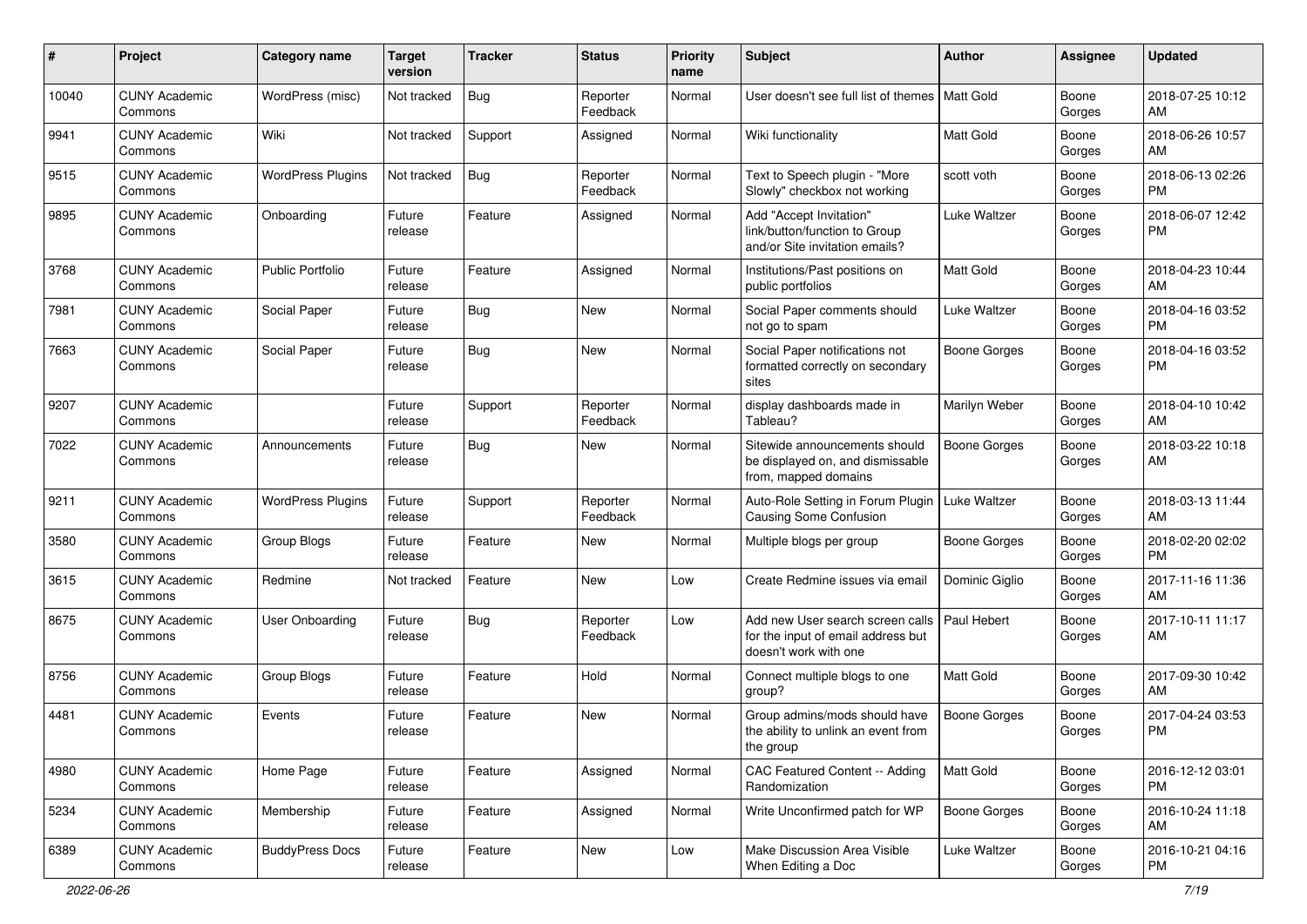| #    | <b>Project</b>                  | Category name                  | <b>Target</b><br>version | <b>Tracker</b> | <b>Status</b>        | <b>Priority</b><br>name | <b>Subject</b>                                                              | <b>Author</b>           | <b>Assignee</b> | <b>Updated</b>                |
|------|---------------------------------|--------------------------------|--------------------------|----------------|----------------------|-------------------------|-----------------------------------------------------------------------------|-------------------------|-----------------|-------------------------------|
| 1417 | <b>CUNY Academic</b><br>Commons | <b>BuddyPress Docs</b>         | Future<br>release        | Feature        | Assigned             | Low                     | <b>Bulk actions for BuddyPress Docs</b>                                     | <b>Boone Gorges</b>     | Boone<br>Gorges | 2016-10-17 10:41<br><b>PM</b> |
| 5182 | <b>CUNY Academic</b><br>Commons | Social Paper                   | Future<br>release        | Design/UX      | <b>New</b>           | Normal                  | 'Publishing" a private paper on<br>social paper?                            | Raffi<br>Khatchadourian | Boone<br>Gorges | 2016-10-13 04:12<br><b>PM</b> |
| 4903 | <b>CUNY Academic</b><br>Commons | Events                         | Future<br>release        | Design/UX      | Assigned             | Normal                  | Improving visual appearance of<br>event calendars                           | <b>Matt Gold</b>        | Boone<br>Gorges | 2016-10-13 11:51<br>AM        |
| 5696 | <b>CUNY Academic</b><br>Commons | Events                         | Future<br>release        | Feature        | Assigned             | Normal                  | Events Calendar - display options<br>calendar aggregation                   | <b>Matt Gold</b>        | Boone<br>Gorges | 2016-10-13 11:44<br>AM        |
| 6014 | <b>CUNY Academic</b><br>Commons | Publicity                      | Future<br>release        | Publicity      | Reporter<br>Feedback | Normal                  | Google search listing                                                       | Matt Gold               | Boone<br>Gorges | 2016-09-21 03:48<br><b>PM</b> |
| 5052 | <b>CUNY Academic</b><br>Commons | Social Paper                   | Future<br>release        | Feature        | <b>New</b>           | Low                     | Sentence by sentence or line by<br>line comments (SP suggestion #3)         | Marilyn Weber           | Boone<br>Gorges | 2016-02-11 10:24<br><b>PM</b> |
| 3230 | <b>CUNY Academic</b><br>Commons | Internal Tools and<br>Workflow | Not tracked              | Feature        | Assigned             | High                    | Scripts for quicker<br>provisioning/updating of<br>development environments | Boone Gorges            | Boone<br>Gorges | 2016-01-26 04:54<br><b>PM</b> |
| 1167 | <b>CUNY Academic</b><br>Commons | <b>Email Invitations</b>       | Future<br>release        | Feature        | <b>New</b>           | Low                     | Allow email invitations to be<br>resent                                     | Boone Gorges            | Boone<br>Gorges | 2015-11-12 12:53<br>AM        |
| 554  | <b>CUNY Academic</b><br>Commons | BuddyPress (misc)              | Future<br>release        | Feature        | Assigned             | Normal                  | Add Trackback notifications to<br>site-wide activity feed                   | <b>Matt Gold</b>        | Boone<br>Gorges | 2015-11-09 06:19<br><b>PM</b> |
| 287  | <b>CUNY Academic</b><br>Commons | WordPress (misc)               | Future<br>release        | Feature        | Assigned             | Normal                  | Create troubleshooting tool for<br>account sign-up                          | Matt Gold               | Boone<br>Gorges | 2015-11-09 06:17<br><b>PM</b> |
| 2523 | <b>CUNY Academic</b><br>Commons | <b>BuddyPress Docs</b>         | Future<br>release        | Feature        | Assigned             | Normal                  | Allow Users to Upload Images to<br><b>BP</b> Docs                           | Matt Gold               | Boone<br>Gorges | 2015-11-09 06:14<br><b>PM</b> |
| 1744 | <b>CUNY Academic</b><br>Commons | <b>BuddyPress Docs</b>         | Future<br>release        | Feature        | Assigned             | Normal                  | Spreadsheet-style Docs                                                      | Boone Gorges            | Boone<br>Gorges | 2015-11-09 06:13<br><b>PM</b> |
| 1460 | <b>CUNY Academic</b><br>Commons | Analytics                      | Future<br>release        | Feature        | Assigned             | Normal                  | Update System Report                                                        | <b>Brian Foote</b>      | Boone<br>Gorges | 2015-11-09 06:13<br><b>PM</b> |
| 2610 | <b>CUNY Academic</b><br>Commons | Group Invitations              | Future<br>release        | Feature        | Assigned             | Low                     | Request: Custom invitation<br>message to group invites                      | local admin             | Boone<br>Gorges | 2015-11-09 06:13<br><b>PM</b> |
| 2325 | <b>CUNY Academic</b><br>Commons | BuddyPress (misc)              | Future<br>release        | Feature        | Assigned             | Low                     | Profile should have separate<br>fields for first/last names                 | local admin             | Boone<br>Gorges | 2015-11-09 06:09<br><b>PM</b> |
| 2013 | <b>CUNY Academic</b><br>Commons | <b>Public Portfolio</b>        | Future<br>release        | Feature        | Assigned             | Low                     | Have Profile Privacy Options<br>show up only for filled-in fields           | <b>Matt Gold</b>        | Boone<br>Gorges | 2015-11-09 06:09<br><b>PM</b> |
| 1165 | <b>CUNY Academic</b><br>Commons | <b>Email Invitations</b>       | Future<br>release        | Feature        | Assigned             | Low                     | Allow saved lists of invitees under<br>Send Invites                         | <b>Boone Gorges</b>     | Boone<br>Gorges | 2015-11-09 06:03<br><b>PM</b> |
| 1166 | <b>CUNY Academic</b><br>Commons | <b>Email Invitations</b>       | Future<br>release        | Feature        | <b>New</b>           | Low                     | Better organizational tools for<br>Sent Invites                             | Boone Gorges            | Boone<br>Gorges | 2015-11-09 06:02<br><b>PM</b> |
| 519  | <b>CUNY Academic</b><br>Commons | <b>BuddyPress Docs</b>         | Future<br>release        | Feature        | Assigned             | Low                     | TOC for individual docs - for new<br>BP "wiki-like" plugin                  | scott voth              | Boone<br>Gorges | 2015-11-09 05:54<br><b>PM</b> |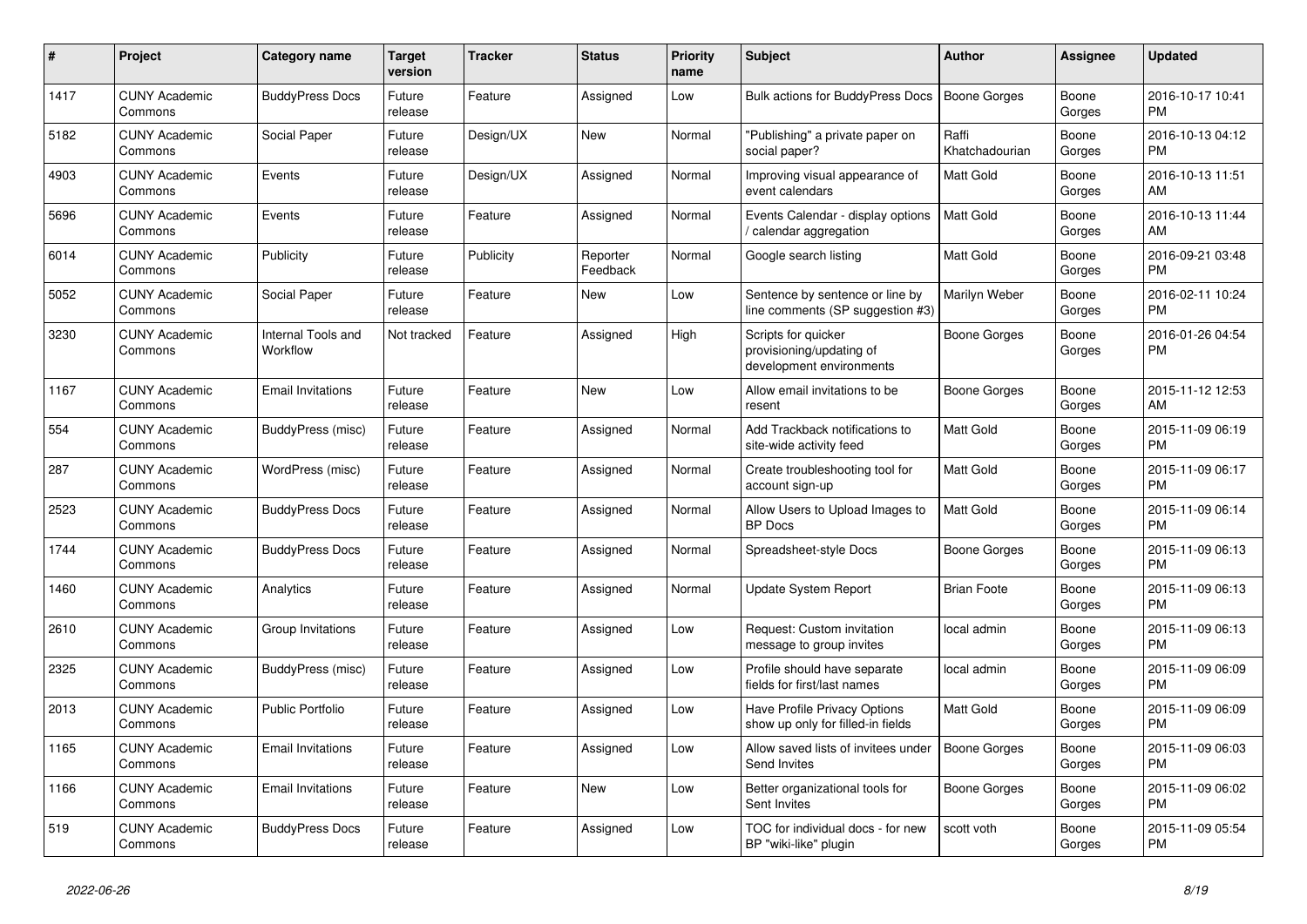| #    | Project                         | <b>Category name</b>     | Target<br>version | <b>Tracker</b> | <b>Status</b>       | <b>Priority</b><br>name | <b>Subject</b>                                                                 | <b>Author</b>       | <b>Assignee</b> | <b>Updated</b>                |
|------|---------------------------------|--------------------------|-------------------|----------------|---------------------|-------------------------|--------------------------------------------------------------------------------|---------------------|-----------------|-------------------------------|
| 1422 | <b>CUNY Academic</b><br>Commons | <b>BuddyPress Docs</b>   | Future<br>release | Feature        | Assigned            | Normal                  | Make "created Doc" activity icons<br>non-mini                                  | Boone Gorges        | Boone<br>Gorges | 2015-11-09 05:48<br><b>PM</b> |
| 618  | <b>CUNY Academic</b><br>Commons | <b>BuddyPress Docs</b>   | Future<br>release | Feature        | Assigned            | Normal                  | BuddyPress Docs: export formats                                                | <b>Boone Gorges</b> | Boone<br>Gorges | 2015-11-09 05:38<br><b>PM</b> |
| 4592 | <b>CUNY Academic</b><br>Commons | Events                   | Future<br>release | Design/UX      | New                 | Normal                  | Event Creation - Venue Dropdown<br>Slow                                        | Samantha Raddatz    | Boone<br>Gorges | 2015-09-14 04:56<br><b>PM</b> |
| 4238 | <b>CUNY Academic</b><br>Commons | Events                   | Future<br>release | Feature        | Assigned            | Normal                  | Copy Events to Other Groups?                                                   | <b>Matt Gold</b>    | Boone<br>Gorges | 2015-07-02 10:08<br>AM        |
| 4053 | <b>CUNY Academic</b><br>Commons | Events                   | Future<br>release | Feature        | Assigned            | Normal                  | Create new tab for past events                                                 | <b>Matt Gold</b>    | Boone<br>Gorges | 2015-05-12 02:10<br><b>PM</b> |
| 3308 | <b>CUNY Academic</b><br>Commons | Group Invitations        | Future<br>release | Feature        | Assigned            | Normal                  | Allow members to rescind group<br>invitations                                  | <b>Matt Gold</b>    | Boone<br>Gorges | 2015-04-01 08:53<br><b>PM</b> |
| 3759 | <b>CUNY Academic</b><br>Commons | WordPress (misc)         | Future<br>release | Feature        | Assigned            | Normal                  | Review Interface for Adding Users   Matt Gold<br>to Blogs                      |                     | Boone<br>Gorges | 2015-03-24 05:52<br><b>PM</b> |
| 3042 | <b>CUNY Academic</b><br>Commons | <b>Public Portfolio</b>  | Future<br>release | Feature        | Assigned            | Normal                  | Browsing member interests                                                      | <b>Matt Gold</b>    | Boone<br>Gorges | 2015-03-21 09:04<br><b>PM</b> |
| 2753 | <b>CUNY Academic</b><br>Commons | <b>Public Portfolio</b>  | Future<br>release | Feature        | <b>New</b>          | Normal                  | Create actual actual tagification in<br>academic interests and other<br>fields | Micki Kaufman       | Boone<br>Gorges | 2015-01-05 08:52<br>PM        |
| 1562 | <b>CUNY Academic</b><br>Commons | <b>WordPress Plugins</b> | Future<br>release | Feature        | Assigned            | Low                     | Play with NYT Collaborative<br><b>Authoring Tool</b>                           | <b>Matt Gold</b>    | Boone<br>Gorges | 2015-01-05 08:47<br><b>PM</b> |
| 658  | <b>CUNY Academic</b><br>Commons | <b>WordPress Plugins</b> | Future<br>release | Feature        | Assigned            | Normal                  | Rebulid Sitewide Tag Suggestion                                                | <b>Matt Gold</b>    | Boone<br>Gorges | 2015-01-05 08:47<br><b>PM</b> |
| 3475 | <b>CUNY Academic</b><br>Commons | Events                   | Future<br>release | Feature        | Assigned            | Normal                  | Request to add plugin to<br>streamline room<br>booking/appointment booking     | Naomi Barrettara    | Boone<br>Gorges | 2014-12-01 05:14<br><b>PM</b> |
| 3193 | <b>CUNY Academic</b><br>Commons | Group Forums             | Future<br>release | Feature        | Assigned            | Normal                  | bbPress 2.x dynamic roles and<br><b>RBE</b>                                    | Boone Gorges        | Boone<br>Gorges | 2014-09-30 01:30<br>PM        |
| 2223 | <b>CUNY Academic</b><br>Commons | <b>WordPress Plugins</b> | Future<br>release | Feature        | Assigned            | Low                     | Add Participad to the CUNY<br><b>Academic Commons</b>                          | <b>Matt Gold</b>    | Boone<br>Gorges | 2014-09-17 10:03<br><b>PM</b> |
| 3419 | <b>CUNY Academic</b><br>Commons | Group Invitations        | 1.6.14            | <b>Bug</b>     | Testing<br>Required | Normal                  | Neatening the display of<br>messages on group requests                         | <b>Matt Gold</b>    | Boone<br>Gorges | 2014-09-01 09:29<br><b>PM</b> |
| 3220 | <b>CUNY Academic</b><br>Commons | <b>Public Portfolio</b>  | Future<br>release | Feature        | Assigned            | Normal                  | Add indent/outdent option to<br>Formatting Buttons on Profile<br>Page          | <b>Matt Gold</b>    | Boone<br>Gorges | 2014-05-21 10:39<br><b>PM</b> |
| 1888 | <b>CUNY Academic</b><br>Commons | Home Page                | Future<br>release | Feature        | Assigned            | Normal                  | Refactor BP MPO Activity Filter to<br>support proper pagination                | Sarah Morgano       | Boone<br>Gorges | 2014-05-01 07:11<br><b>PM</b> |
| 3080 | <b>CUNY Academic</b><br>Commons | Group Files              | Future<br>release | Feature        | Assigned            | Low                     | Create a system to keep track of<br>file changes                               | <b>Matt Gold</b>    | Boone<br>Gorges | 2014-02-26 10:04<br><b>PM</b> |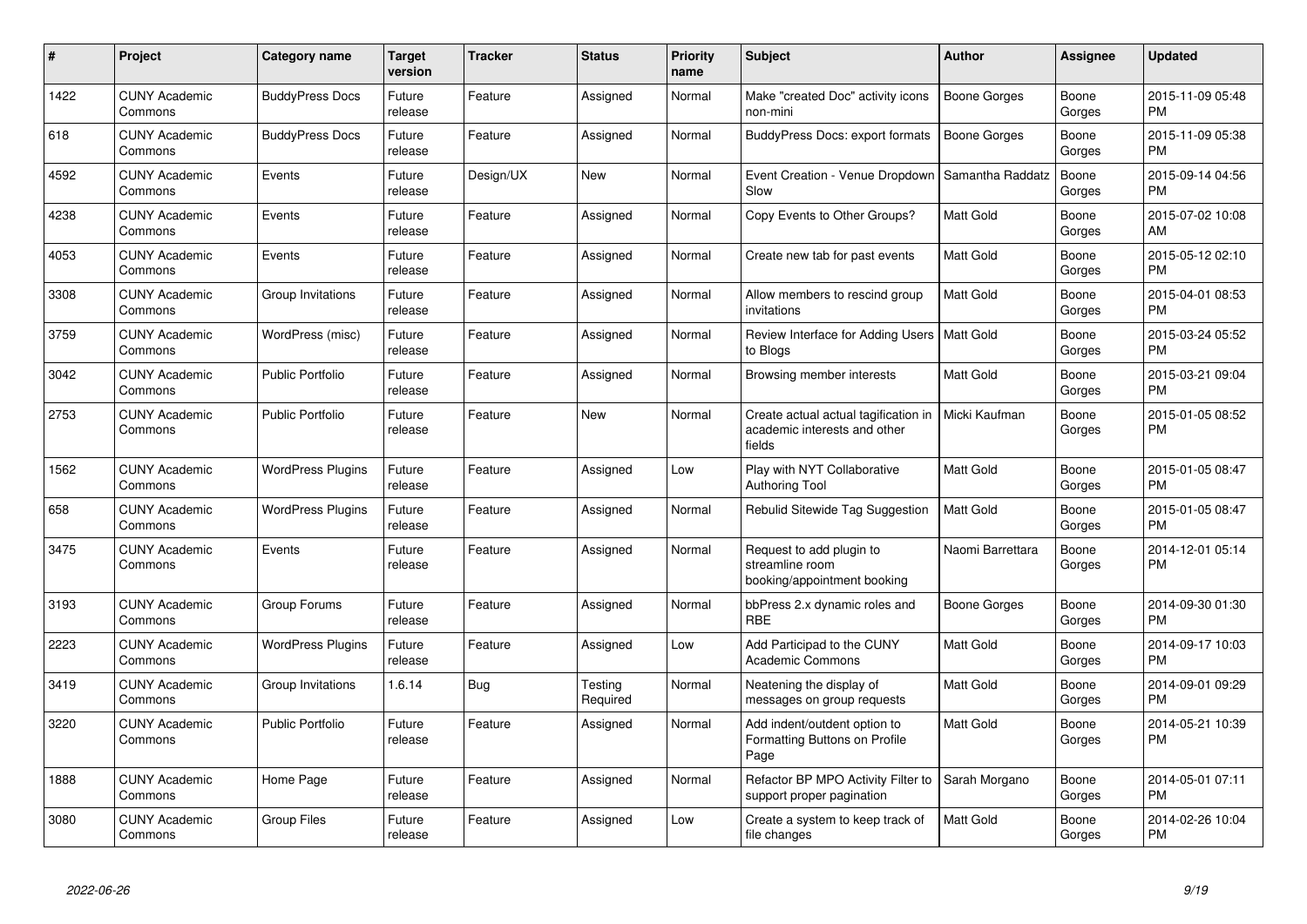| #     | Project                         | <b>Category name</b>    | <b>Target</b><br>version | <b>Tracker</b> | <b>Status</b>        | <b>Priority</b><br>name | Subject                                                                | <b>Author</b>       | <b>Assignee</b> | <b>Updated</b>                |
|-------|---------------------------------|-------------------------|--------------------------|----------------|----------------------|-------------------------|------------------------------------------------------------------------|---------------------|-----------------|-------------------------------|
| 3048  | <b>CUNY Academic</b><br>Commons | <b>Public Portfolio</b> | Future<br>release        | Feature        | <b>New</b>           | Low                     | Images for rich text profile fields                                    | <b>Boone Gorges</b> | Boone<br>Gorges | 2014-02-19 12:56<br><b>PM</b> |
| 2618  | <b>NYCDH Community</b><br>Site  |                         |                          | <b>Bug</b>     | Assigned             | Low                     | Mark blogs as spam when created   Matt Gold<br>by users marked as spam |                     | Boone<br>Gorges | 2013-06-09 11:38<br><b>PM</b> |
| 1508  | <b>CUNY Academic</b><br>Commons | WordPress (misc)        | Future<br>release        | Feature        | Assigned             | Normal                  | Share login cookies across<br>mapped domains                           | <b>Boone Gorges</b> | Boone<br>Gorges | 2012-07-02 12:12<br><b>PM</b> |
| 599   | <b>CUNY Academic</b><br>Commons | BuddyPress (misc)       | Future<br>release        | Feature        | Assigned             | Normal                  | Consider adding rating plugins for<br>BuddyPress/BBPress               | Matt Gold           | Boone<br>Gorges | 2011-08-22 06:50<br><b>PM</b> |
| 585   | <b>CUNY Academic</b><br>Commons | Group Forums            | Future<br>release        | Feature        | Assigned             | Normal                  | Merge Forum Topics                                                     | Sarah Morgano       | Boone<br>Gorges | 2011-07-06 04:11<br><b>PM</b> |
| 635   | <b>CUNY Academic</b><br>Commons | BuddyPress (misc)       | Future<br>release        | Feature        | Assigned             | Normal                  | Big Blue Button -<br>Videoconferencing in Groups and<br>Blogs          | <b>Matt Gold</b>    | Boone<br>Gorges | 2011-03-14 03:24<br><b>PM</b> |
| 500   | <b>CUNY Academic</b><br>Commons | BuddyPress (misc)       | Future<br>release        | Feature        | Assigned             | Normal                  | Export Group Data                                                      | Matt Gold           | Boone<br>Gorges | 2010-12-19 12:09<br><b>PM</b> |
| 435   | <b>CUNY Academic</b><br>Commons | BuddyPress (misc)       | Future<br>release        | Feature        | Assigned             | Normal                  | Include Avatar Images in Forum<br><b>Post Notification Emails</b>      | <b>Matt Gold</b>    | Boone<br>Gorges | 2010-12-08 12:40<br><b>PM</b> |
| 377   | <b>CUNY Academic</b><br>Commons | BuddyPress (misc)       | Future<br>release        | Feature        | Assigned             | Normal                  | Like buttons                                                           | <b>Matt Gold</b>    | Boone<br>Gorges | 2010-11-16 05:13<br><b>PM</b> |
| 58    | <b>CUNY Academic</b><br>Commons | BuddyPress (misc)       | Future<br>release        | Feature        | Assigned             | Low                     | Make member search sortable by<br>last name                            | Roberta Brody       | Boone<br>Gorges | 2010-08-26 02:38<br><b>PM</b> |
| 10354 | <b>CUNY Academic</b><br>Commons | <b>Public Portfolio</b> | Future<br>release        | Feature        | New                  | Normal                  | Opt out of Having a Profile Page                                       | scott voth          | Chris Stein     | 2020-05-12 10:43<br>AM        |
| 1544  | <b>CUNY Academic</b><br>Commons | Groups (misc)           | Future<br>release        | Feature        | Reporter<br>Feedback | Normal                  | Group Filtering and Sorting                                            | <b>Matt Gold</b>    | Chris Stein     | 2019-03-01 02:25<br>PM        |
| 9028  | <b>CUNY Academic</b><br>Commons | Onboarding              | Future<br>release        | Feature        | Assigned             | Normal                  | suggest groups to new members<br>during the registration process       | <b>Matt Gold</b>    | Chris Stein     | 2018-10-24 12:34<br><b>PM</b> |
| 2881  | <b>CUNY Academic</b><br>Commons | <b>Public Portfolio</b> | Future<br>release        | Feature        | Assigned             | Normal                  | Redesign the UX for Profiles                                           | Chris Stein         | Chris Stein     | 2016-10-13 12:45<br><b>PM</b> |
| 5827  | <b>CUNY Academic</b><br>Commons | <b>Public Portfolio</b> | Future<br>release        | <b>Bug</b>     | Assigned             | Normal                  | Academic Interests square<br>bracket links not working                 | scott voth          | Chris Stein     | 2016-08-11 11:59<br><b>PM</b> |
| 365   | <b>CUNY Academic</b><br>Commons | WordPress (misc)        | Future<br>release        | Feature        | Assigned             | Normal                  | <b>Create Mouseover Tooltips</b><br>throughout Site                    | <b>Matt Gold</b>    | Chris Stein     | 2015-11-09 06:18<br><b>PM</b> |
| 3059  | <b>CUNY Academic</b><br>Commons | Group Forums            | Future<br>release        | Design/UX      | New                  | Normal                  | Forum Post Permissable Content<br><b>Explanatory Text</b>              | Chris Stein         | Chris Stein     | 2015-04-02 11:27<br>AM        |
| 3770  | <b>CUNY Academic</b><br>Commons | Public Portfolio        | Future<br>release        | Feature        | Assigned             | Normal                  | Improve Layout/Formatting of<br>Positions Area on Public<br>Portfolios | Matt Gold           | Chris Stein     | 2015-04-01 09:17<br>PM        |
| 2754  | <b>CUNY Academic</b><br>Commons | Design                  | Future<br>release        | Feature        | Assigned             | Normal                  | Determine strategy for CAC logo<br>handling in top header              | Micki Kaufman       | Chris Stein     | 2015-01-05 08:53<br>PM        |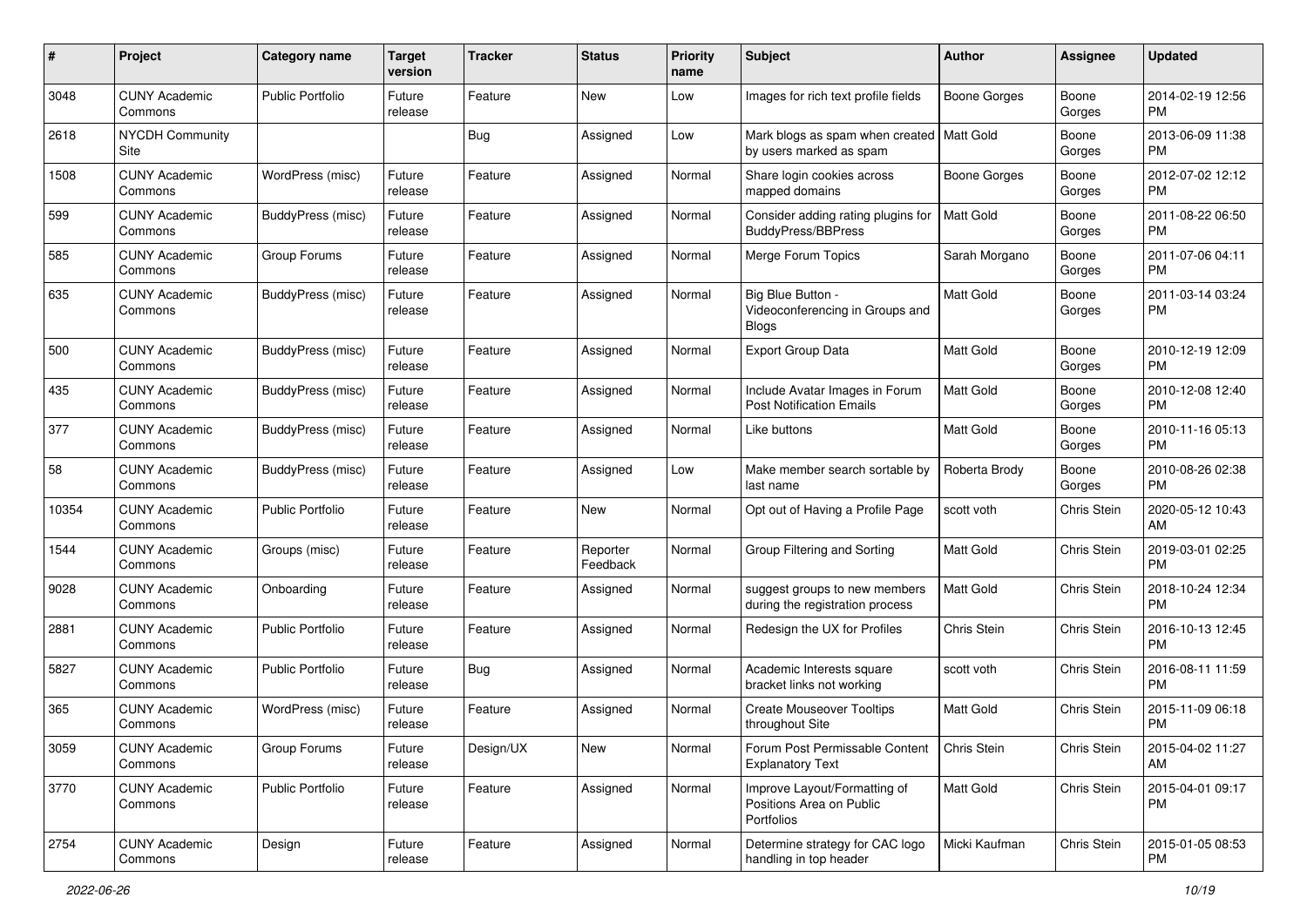| $\#$  | <b>Project</b>                                                          | Category name                  | <b>Target</b><br>version | <b>Tracker</b> | <b>Status</b>        | <b>Priority</b><br>name | <b>Subject</b>                                             | Author              | Assignee            | <b>Updated</b>                |
|-------|-------------------------------------------------------------------------|--------------------------------|--------------------------|----------------|----------------------|-------------------------|------------------------------------------------------------|---------------------|---------------------|-------------------------------|
| 2832  | <b>CUNY Academic</b><br>Commons                                         | <b>Public Portfolio</b>        | Future<br>release        | Feature        | Assigned             | Normal                  | Improve interface for (not)<br>auto-linking profile fields | Boone Gorges        | Chris Stein         | 2015-01-05 08:52<br><b>PM</b> |
| 3330  | <b>CUNY Academic</b><br>Commons                                         | My Commons                     | Future<br>release        | Feature        | Assigned             | Normal                  | 'Commons Information" tool                                 | Boone Gorges        | Chris Stein         | 2014-09-22 08:46<br><b>PM</b> |
| 3354  | <b>CUNY Academic</b><br>Commons                                         | Group Files                    | Future<br>release        | Feature        | Assigned             | Low                     | Allow Group Download of Multiple<br><b>Selected Files</b>  | Matt Gold           | Chris Stein         | 2014-08-01 08:50<br>AM        |
| 860   | <b>CUNY Academic</b><br>Commons                                         | Design                         | Future<br>release        | Design/UX      | Assigned             | Normal                  | <b>Standardize Button Treatment</b><br>Across the Commons  | Chris Stein         | Chris Stein         | 2014-05-01 09:45<br>AM        |
| 8078  | <b>CUNY Academic</b><br>Commons                                         | <b>WordPress Plugins</b>       | Future<br>release        | System Upgrade | Assigned             | Normal                  | <b>CommentPress Updates</b>                                | Margaret Galvan     | Christian<br>Wach   | 2017-05-08 03:49<br><b>PM</b> |
| 13199 | <b>CUNY Academic</b><br>Commons                                         | Group Forums                   | Future<br>release        | Feature        | New                  | Normal                  | Favoring Groups over bbPress<br>plugin                     | Colin McDonald      | Colin<br>McDonald   | 2021-11-19 12:28<br><b>PM</b> |
| 5268  | <b>CUNY Academic</b><br>Commons                                         | Group Forums                   | Future<br>release        | Bug            | Assigned             | Normal                  | Long-time to post to multiple<br>groups                    | Luke Waltzer        | Daniel Jones        | 2016-09-07 06:31<br><b>PM</b> |
| 4438  | <b>CUNY Academic</b><br>Commons                                         | Events                         | Future<br>release        | Bug            | Assigned             | Normal                  | Events Calendar - Export<br><b>Recurring Events</b>        | scott voth          | Daniel Jones        | 2016-05-23 04:25<br><b>PM</b> |
| 412   | <b>CUNY Academic</b><br>Commons                                         | <b>WordPress Themes</b>        | Future<br>release        | Feature        | Assigned             | Normal                  | <b>Featured Themes</b>                                     | Matt Gold           | Dominic<br>Giglio   | 2015-01-05 08:44<br><b>PM</b> |
| 2167  | <b>CUNY Academic</b><br>Commons                                         | WordPress (misc)               | Future<br>release        | Bug            | Assigned             | Normal                  | <b>CAC-Livestream Plugin Issues</b>                        | Michael Smith       | Dominic<br>Giglio   | 2015-01-02 03:06<br><b>PM</b> |
| 1983  | <b>CUNY Academic</b><br>Commons                                         | Home Page                      | Future<br>release        | Feature        | Assigned             | Low                     | Media Library integration with<br>Featured Content plugin  | Boone Gorges        | Dominic<br>Giglio   | 2014-03-17 10:34<br>AM        |
| 940   | <b>CUNY Academic</b><br>Commons                                         | Redmine                        | Future<br>release        | Feature        | Assigned             | Low                     | Communication with users after<br>releases                 | <b>Matt Gold</b>    | Dominic<br>Giglio   | 2012-09-09 04:36<br><b>PM</b> |
| 12062 | AD/O365 Transition<br>from NonMatric to<br><b>Matriculated Students</b> |                                |                          | Feature        | In Progress          | Normal                  | create solution and console<br>project                     | Emilio Rodriguez    | Emilio<br>Rodriguez | 2019-11-12 03:56<br><b>PM</b> |
| 9835  | <b>CUNY Academic</b><br>Commons                                         | Group Forums                   | Future<br>release        | <b>Bug</b>     | Assigned             | Normal                  | add a "like" function?                                     | Marilyn Weber       | <b>Erik Trainer</b> | 2018-06-05 01:49<br><b>PM</b> |
| 13891 | <b>CUNY Academic</b><br>Commons                                         | Internal Tools and<br>Workflow | 2.1.0                    | Feature        | <b>New</b>           | Normal                  | Migrate automated linting to<br>GitHub Actions             | Boone Gorges        | Jeremy Felt         | 2022-05-26 10:45<br>AM        |
| 15194 | <b>CUNY Academic</b><br>Commons                                         | Internal Tools and<br>Workflow | 2.1.0                    | Feature        | <b>New</b>           | Normal                  | PHPCS sniff for un-restored<br>switch_to_blog() calls      | <b>Boone Gorges</b> | Jeremy Felt         | 2022-05-26 10:45<br>AM        |
| 13331 | <b>CUNY Academic</b><br>Commons                                         | Site cloning                   | Future<br>release        | Bug            | <b>New</b>           | Normal                  | Combine Site Template and<br>Clone operations              | Boone Gorges        | Jeremy Felt         | 2021-11-19 12:39<br><b>PM</b> |
| 14475 | <b>CUNY Academic</b><br>Commons                                         |                                | Not tracked              | Publicity      | <b>New</b>           | Normal                  | <b>OER Showcase Page</b>                                   | Laurie Hurson       | Laurie Hurson       | 2021-09-14 10:46<br>AM        |
| 12446 | <b>CUNY Academic</b><br>Commons                                         | Groups (misc)                  | Future<br>release        | Feature        | Reporter<br>Feedback | Normal                  | Toggle default site to group forum<br>posting              | Laurie Hurson       | Laurie Hurson       | 2020-03-10 11:57<br>AM        |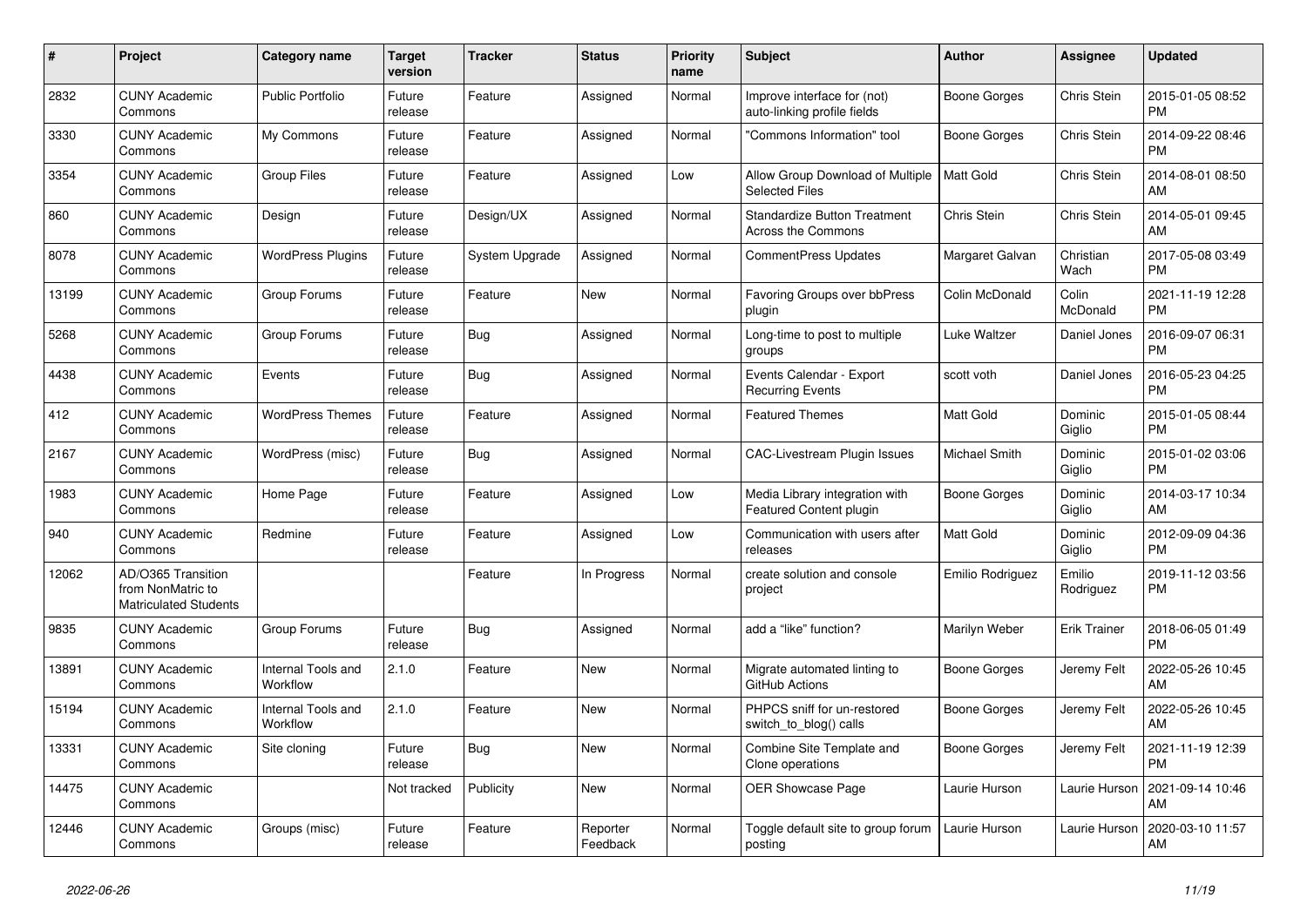| #     | Project                         | <b>Category name</b>      | <b>Target</b><br>version | <b>Tracker</b> | <b>Status</b>        | <b>Priority</b><br>name | <b>Subject</b>                                                                        | Author                  | Assignee           | <b>Updated</b>                |
|-------|---------------------------------|---------------------------|--------------------------|----------------|----------------------|-------------------------|---------------------------------------------------------------------------------------|-------------------------|--------------------|-------------------------------|
| 11517 | <b>CUNY Academic</b><br>Commons |                           | Not tracked              | Feature        | Assigned             | Normal                  | wp-accessibility plugin should not<br>strip 'target="_blank"' by default              | <b>Boone Gorges</b>     | Laurie Hurson      | 2019-09-24 09:57<br>AM        |
| 8666  | <b>CUNY Academic</b><br>Commons | Teaching                  | Not tracked              | Documentation  | Assigned             | Normal                  | Create Teaching on the<br>Commons Resource Page                                       | Matt Gold               | Laurie Hurson      | 2019-09-23 03:16<br><b>PM</b> |
| 11879 | <b>CUNY Academic</b><br>Commons |                           | Not tracked              | Bug            | <b>New</b>           | Normal                  | Hypothesis comments appearing<br>on multiple, different pdfs across<br>blogs          | Laurie Hurson           | Laurie Hurson      | 2019-09-19 02:39<br><b>PM</b> |
| 6078  | <b>CUNY Academic</b><br>Commons | <b>Blogs (BuddyPress)</b> | Future<br>release        | Feature        | New                  | Normal                  | <b>Explore Adding Network Blog</b><br>Metadata Plugin                                 | Luke Waltzer            | Luke Waltzer       | 2016-10-11 10:29<br><b>PM</b> |
| 5955  | <b>CUNY Academic</b><br>Commons | Outreach                  | Future<br>release        | Feature        | Assigned             | Normal                  | Create auto-newsletter for<br>commons members                                         | Matt Gold               | Luke Waltzer       | 2016-08-30 10:34<br>AM        |
| 2666  | <b>CUNY Academic</b><br>Commons | About page                | Not tracked              | Documentation  | Assigned             | Normal                  | <b>Update About Text</b>                                                              | Chris Stein             | Luke Waltzer       | 2016-03-04 11:19<br>AM        |
| 12392 | <b>CUNY Academic</b><br>Commons | Help/Codex                | Not tracked              | Documentation  | New                  | Normal                  | <b>Updates to Common Commons</b><br>Questions on Help Page                            | scott voth              | Margaret<br>Galvan | 2020-02-11 10:53<br>AM        |
| 8211  | <b>CUNY Academic</b><br>Commons | <b>WordPress Themes</b>   | Future<br>release        | Feature        | New                  | Normal                  | Theme Suggestions: Material<br>Design-Inspired Themes                                 | Margaret Galvan         | Margaret<br>Galvan | 2017-08-07 02:48<br><b>PM</b> |
| 7828  | <b>CUNY Academic</b><br>Commons |                           | Not tracked              | Feature        | Assigned             | Normal                  | Theme Assessment 2017                                                                 | Margaret Galvan         | Margaret<br>Galvan | 2017-05-02 10:41<br><b>PM</b> |
| 6298  | <b>CUNY Academic</b><br>Commons | <b>User Experience</b>    | Not tracked              | Design/UX      | Assigned             | Normal                  | Examine data from survey                                                              | Matt Gold               | Margaret<br>Galvan | 2016-10-14 12:16<br><b>PM</b> |
| 12382 | <b>CUNY Academic</b><br>Commons | Membership                | Not tracked              | Support        | <b>New</b>           | Normal                  | Email request change                                                                  | Marilyn Weber           | Marilyn<br>Weber   | 2020-02-06 12:56<br><b>PM</b> |
| 9420  | <b>CUNY Academic</b><br>Commons | cuny.is                   | Not tracked              | Feature        | New                  | Normal                  | Request for http://cuny.is/streams                                                    | Raffi<br>Khatchadourian | Marilyn<br>Weber   | 2018-04-02 10:08<br>AM        |
| 8837  | <b>CUNY Academic</b><br>Commons |                           | Not tracked              | Feature        | Assigned             | Normal                  | Create a form to request info from<br>people requesting premium<br>themes and plugins | Matt Gold               | Marilyn<br>Weber   | 2017-11-14 03:35<br><b>PM</b> |
| 3509  | <b>CUNY Academic</b><br>Commons | Publicity                 | 1.7                      | Publicity      | <b>New</b>           | Normal                  | Create 1.7 digital signage imagery                                                    | Micki Kaufman           | Marilyn<br>Weber   | 2014-10-01 12:40<br><b>PM</b> |
| 12484 | <b>CUNY Academic</b><br>Commons |                           | Not tracked              | Support        | Reporter<br>Feedback | Normal                  | Sign up Code for COIL Course<br>starting in March                                     | Laurie Hurson           | Matt Gold          | 2020-03-02 02:26<br><b>PM</b> |
| 11545 | <b>CUNY Academic</b><br>Commons | <b>WordPress Plugins</b>  | Not tracked              | Support        | <b>New</b>           | Normal                  | Twitter searches in WordPress                                                         | Gina Cherry             | Matt Gold          | 2019-09-23 01:03<br>PM        |
| 11493 | <b>CUNY Academic</b><br>Commons | Domain Mapping            | Not tracked              | Support        | Reporter<br>Feedback | Normal                  | Domain Mapping Request - Talia<br>Schaffer                                            | scott voth              | Matt Gold          | 2019-08-06 08:39<br>AM        |
| 10839 | <b>CUNY Academic</b><br>Commons | About page                | Not tracked              | Support        | New                  | Normal                  | <b>Mission Statement Needs</b><br>Revision                                            | scott voth              | Matt Gold          | 2018-12-26 10:58<br>AM        |
| 8607  | <b>CUNY Academic</b><br>Commons |                           | Not tracked              | Support        | New                  | Normal                  | Paypal?                                                                               | Marilyn Weber           | Matt Gold          | 2018-05-15 01:37<br>PM        |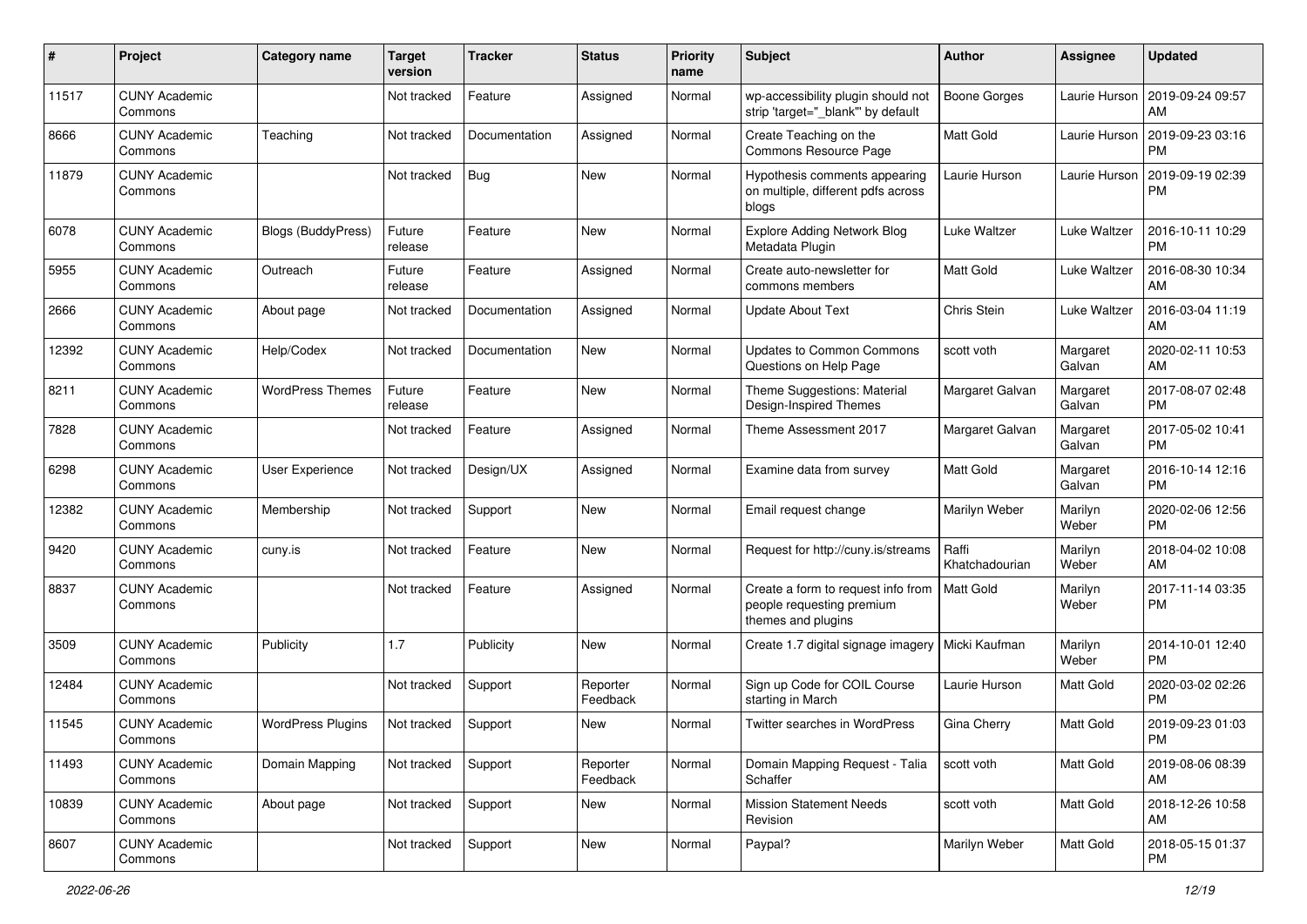| $\#$  | Project                         | Category name            | <b>Target</b><br>version | <b>Tracker</b> | <b>Status</b>                       | <b>Priority</b><br>name | <b>Subject</b>                                                                       | Author                  | Assignee              | <b>Updated</b>                |
|-------|---------------------------------|--------------------------|--------------------------|----------------|-------------------------------------|-------------------------|--------------------------------------------------------------------------------------|-------------------------|-----------------------|-------------------------------|
| 9015  | <b>CUNY Academic</b><br>Commons | Groups (misc)            | Not tracked              | Outreach       | Assigned                            | Normal                  | Email group admins the email<br>addresses of their groups                            | <b>Matt Gold</b>        | <b>Matt Gold</b>      | 2018-01-02 09:54<br>AM        |
| 8898  | <b>CUNY Academic</b><br>Commons | Social Paper             | Not tracked              | Feature        | Assigned                            | Normal                  | Usage data on docs and social<br>paper                                               | <b>Matt Gold</b>        | Matt Gold             | 2017-11-16 11:32<br>AM        |
| 8498  | <b>CUNY Academic</b><br>Commons | <b>WordPress Plugins</b> | Future<br>release        | Feature        | <b>New</b>                          | Low                     | <b>Gravity Forms Email Users</b>                                                     | Raffi<br>Khatchadourian | Matt Gold             | 2017-10-13 12:58<br><b>PM</b> |
| 3657  | <b>CUNY Academic</b><br>Commons | WordPress (misc)         | Not tracked              | Feature        | <b>New</b>                          | Normal                  | Create alert for GC email<br>addresses                                               | <b>Matt Gold</b>        | Matt Gold             | 2016-04-14 11:29<br><b>PM</b> |
| 2175  | <b>CUNY Academic</b><br>Commons | WordPress (misc)         | Not tracked              | Support        | Assigned                            | Normal                  | Subscibe 2 vs. Jetpack<br>subscription options                                       | local admin             | Matt Gold             | 2016-01-26 04:58<br><b>PM</b> |
| 4972  | <b>CUNY Academic</b><br>Commons | Analytics                | Not tracked              | Bug            | <b>New</b>                          | Normal                  | <b>Newsletter Analytics</b>                                                          | Stephen Real            | Matt Gold             | 2015-12-09 12:54<br><b>PM</b> |
| 4225  | <b>CUNY Academic</b><br>Commons | DiRT Integration         | Future<br>release        | Design/UX      | <b>New</b>                          | Normal                  | Add information to DIRT page (in<br>Create a Group)                                  | Samantha Raddatz        | Matt Gold             | 2015-06-26 03:14<br><b>PM</b> |
| 370   | <b>CUNY Academic</b><br>Commons | Registration             | Future<br>release        | Feature        | Assigned                            | High                    | <b>Guest Accounts</b>                                                                | <b>Matt Gold</b>        | <b>Matt Gold</b>      | 2015-04-09 09:33<br><b>PM</b> |
| 3691  | <b>CUNY Academic</b><br>Commons | <b>WordPress Plugins</b> | Future<br>release        | Bug            | <b>New</b>                          | Normal                  | <b>WPMU Domain Mapping</b><br>Debugging on cdev                                      | Raymond Hoh             | Matt Gold             | 2014-12-12 09:04<br>AM        |
| 2573  | <b>NYCDH Community</b><br>Site  |                          |                          | Feature        | Reporter<br>Feedback                | Normal                  | Add dh nyc twitter list feed to site                                                 | <b>Mark Newton</b>      | Matt Gold             | 2013-05-16 11:42<br><b>PM</b> |
| 8902  | <b>CUNY Academic</b><br>Commons | Design                   | Not tracked              | Feature        | Assigned                            | Normal                  | Report back on research on<br><b>BuddyPress themes</b>                               | <b>Matt Gold</b>        | Michael Smith         | 2017-11-10 12:31<br><b>PM</b> |
| 3506  | <b>CUNY Academic</b><br>Commons | Publicity                | 1.7                      | Publicity      | New                                 | Normal                  | Prepare 1.7 email messaging                                                          | Micki Kaufman           | Micki<br>Kaufman      | 2014-10-01 12:36<br><b>PM</b> |
| 7624  | <b>CUNY Academic</b><br>Commons | BuddyPress (misc)        | Future<br>release        | Design/UX      | New                                 | Normal                  | <b>BP Notifications</b>                                                              | Luke Waltzer            | Paige Dupont          | 2017-02-08 10:43<br><b>PM</b> |
| 6392  | <b>CUNY Academic</b><br>Commons | Group Forums             | Future<br>release        | Design/UX      | Assigned                            | Low                     | Composition/Preview Panes in<br>Forum Posts                                          | Luke Waltzer            | Paige Dupont          | 2016-10-21 04:26<br><b>PM</b> |
| 11393 | <b>CUNY Academic</b><br>Commons |                          | Not tracked              | Publicity      | <b>New</b>                          | Normal                  | After 1.15 release, ceate a hero<br>slide and post about adding a site<br>to a group | scott voth              | Patrick<br>Sweeney    | 2019-05-14 10:32<br>AM        |
| 16296 | <b>CUNY Academic</b><br>Commons | Home Page                | 2.0.2                    | Bug            | Staged for<br>Production<br>Release | Normal                  | "Visit Profile" link on Member<br>Directory page doesn't work<br>properly            | Raymond Hoh             | Raymond<br>Hoh        | 2022-06-24 07:54<br><b>PM</b> |
| 16291 | <b>CUNY Academic</b><br>Commons | Site cloning             | 2.0.2                    | Support        | Staged for<br>Production<br>Release | Normal                  | Images coming up blank in Media<br>Library                                           | Marilyn Weber           | Raymond<br><b>Hoh</b> | 2022-06-23 08:28<br><b>PM</b> |
| 16245 | <b>CUNY Academic</b><br>Commons | WordPress (misc)         |                          | <b>Bug</b>     | Reporter<br>Feedback                | Normal                  | Save Button missing on<br>WordPress Profile page                                     | scott voth              | Raymond<br>Hoh        | 2022-06-16 03:09<br><b>PM</b> |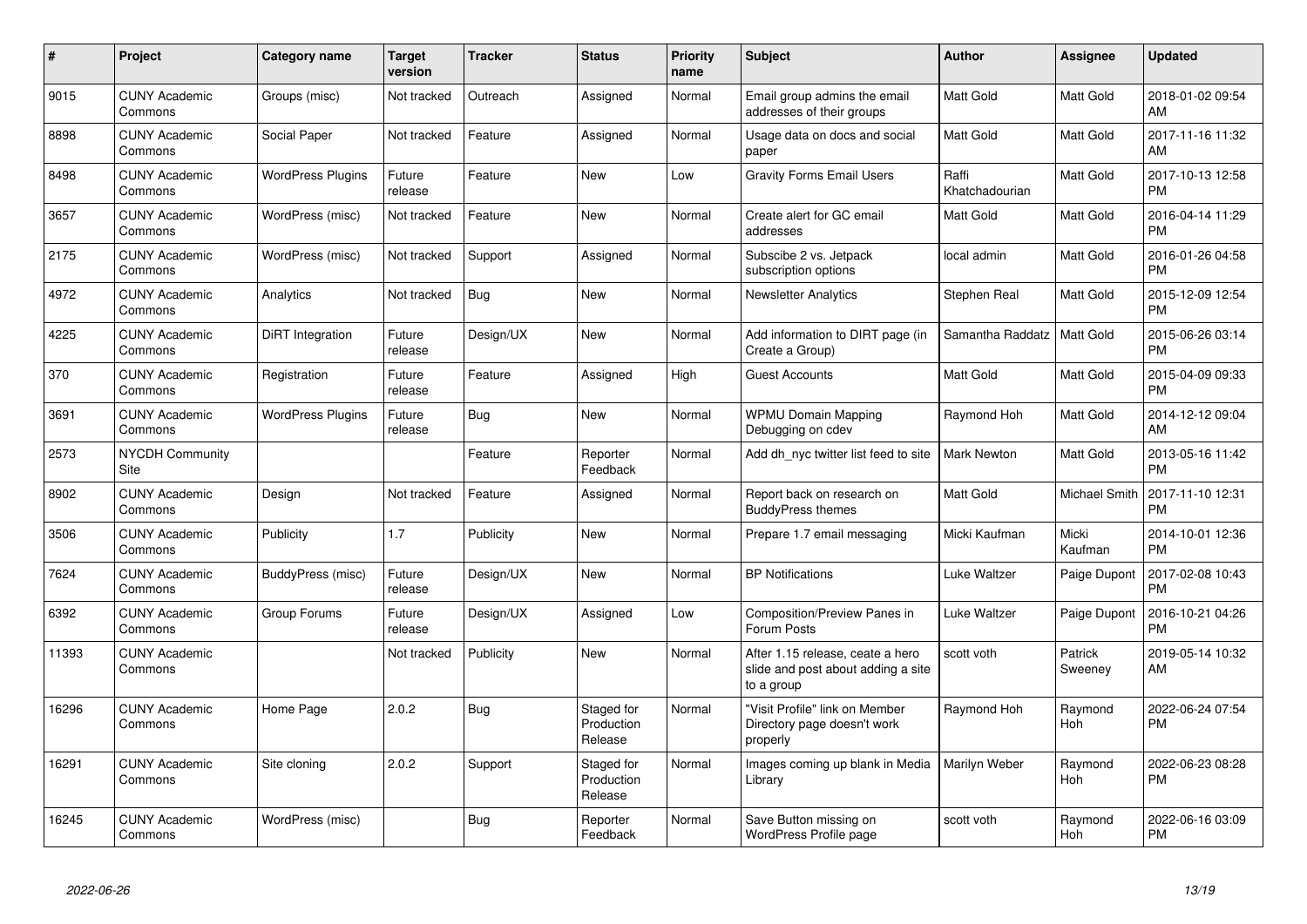| $\pmb{\#}$ | Project                         | <b>Category name</b>       | <b>Target</b><br>version | <b>Tracker</b> | <b>Status</b>        | <b>Priority</b><br>name | <b>Subject</b>                                          | Author                  | <b>Assignee</b>       | <b>Updated</b>                |
|------------|---------------------------------|----------------------------|--------------------------|----------------|----------------------|-------------------------|---------------------------------------------------------|-------------------------|-----------------------|-------------------------------|
| 14439      | <b>CUNY Academic</b><br>Commons | Spam/Spam<br>Prevention    | 2.0.2                    | Support        | Assigned             | Normal                  | Aprroved comments held for<br>moderation                | Laurie Hurson           | Raymond<br>Hoh        | 2022-06-14 11:36<br>AM        |
| 15978      | <b>CUNY Academic</b><br>Commons | WordPress - Media          | 2.0.2                    | Support        | Reporter<br>Feedback | Normal                  | tex files?                                              | Marilyn Weber           | Raymond<br>Hoh        | 2022-06-14 11:36<br>AM        |
| 11649      | <b>CUNY Academic</b><br>Commons | <b>WordPress Plugins</b>   | 2.0.2                    | <b>Bug</b>     | In Progress          | Normal                  | CC license displayed on every<br>page                   | Gina Cherry             | Raymond<br>Hoh        | 2022-06-14 11:36<br>AM        |
| 13457      | <b>CUNY Academic</b><br>Commons | Group Forums               | 2.0.2                    | <b>Bug</b>     | <b>New</b>           | High                    | Forum post not sending<br>notifications                 | Filipa Calado           | Raymond<br>Hoh        | 2022-06-14 11:36<br>AM        |
| 16177      | <b>CUNY Academic</b><br>Commons | Reply By Email             |                          | Bug            | <b>New</b>           | Normal                  | Switch to Inbound mode for RBE                          | Raymond Hoh             | Raymond<br>Hoh        | 2022-05-30 04:32<br><b>PM</b> |
| 13946      | <b>CUNY Academic</b><br>Commons | <b>WordPress Plugins</b>   | 2.1.0                    | Support        | Assigned             | Normal                  | Custom Embed handler For<br>OneDrive files              | scott voth              | Raymond<br>Hoh        | 2022-05-26 10:46<br>AM        |
| 16110      | <b>CUNY Academic</b><br>Commons |                            |                          | Support        | Reporter<br>Feedback | Normal                  | remove Creative Commons<br>license from pages?          | Marilyn Weber           | Raymond<br>Hoh        | 2022-05-17 06:11<br><b>PM</b> |
| 11243      | <b>CUNY Academic</b><br>Commons | BuddyPress (misc)          | Future<br>release        | Bug            | <b>New</b>           | Normal                  | Audit bp-custom.php                                     | Raymond Hoh             | Raymond<br><b>Hoh</b> | 2022-04-26 11:59<br>AM        |
| 15516      | <b>CUNY Academic</b><br>Commons | <b>WordPress Plugins</b>   |                          | <b>Bug</b>     | Reporter<br>Feedback | Normal                  | Can't publish or save draft of post<br>on wordpress.com | Raffi<br>Khatchadourian | Raymond<br>Hoh        | 2022-03-02 05:52<br><b>PM</b> |
| 14994      | <b>CUNY Academic</b><br>Commons | cdev.gc.cuny.edu           | Not tracked              | Support        | In Progress          | Normal                  | Clear Cache on CDEV                                     | scott voth              | Raymond<br>Hoh        | 2021-12-07 03:51<br><b>PM</b> |
| 14983      | <b>CUNY Academic</b><br>Commons | WordPress (misc)           | Not tracked              | Support        | Reporter<br>Feedback | Normal                  | 'Read More" tag not working                             | Rebecca Krisel          | Raymond<br>Hoh        | 2021-11-23 01:17<br><b>PM</b> |
| 13358      | <b>CUNY Academic</b><br>Commons | Group Forums               | Future<br>release        | Feature        | <b>New</b>           | Normal                  | Improved UI for group forum<br>threading settings       | Boone Gorges            | Raymond<br>Hoh        | 2021-11-19 12:27<br><b>PM</b> |
| 14496      | <b>CUNY Academic</b><br>Commons | Domain Mapping             | Future<br>release        | <b>Bug</b>     | New                  | Normal                  | Mapped domain SSO uses<br>third-party cookies           | Raymond Hoh             | Raymond<br>Hoh        | 2021-05-24 04:03<br><b>PM</b> |
| 7115       | <b>CUNY Academic</b><br>Commons | Groups (misc)              | Future<br>release        | Feature        | Reporter<br>Feedback | Normal                  | make licensing info clear during<br>group creation      | <b>Matt Gold</b>        | Raymond<br>Hoh        | 2020-12-08 11:32<br>AM        |
| 13430      | <b>CUNY Academic</b><br>Commons | Reply By Email             | Not tracked              | <b>Bug</b>     | <b>New</b>           | Normal                  | Delay in RBE                                            | Luke Waltzer            | Raymond<br>Hoh        | 2020-10-13 11:16<br>AM        |
| 13328      | <b>CUNY Academic</b><br>Commons | Group Forums               | Not tracked              | <b>Bug</b>     | Reporter<br>Feedback | Normal                  | cross-posting in two related<br>groups                  | Marilyn Weber           | Raymond<br>Hoh        | 2020-09-15 10:39<br><b>PM</b> |
| 13286      | <b>CUNY Academic</b><br>Commons |                            | Not tracked              | Support        | New                  | Normal                  | problem connecting with<br>WordPress app                | Marilyn Weber           | Raymond<br>Hoh        | 2020-09-08 11:16<br>AM        |
| 12741      | <b>CUNY Academic</b><br>Commons | <b>WordPress Plugins</b>   | Not tracked              | Support        | Reporter<br>Feedback | Normal                  | <b>Tableau Public Viz Block</b>                         | Marilyn Weber           | Raymond<br>Hoh        | 2020-05-12 11:00<br>AM        |
| 11971      | CUNY Academic<br>Commons        | <b>Email Notifications</b> | Future<br>release        | <b>Bug</b>     | Reporter<br>Feedback | Low                     | Pictures obscured in emailed post<br>notifications      | Marilyn Weber           | Raymond<br>Hoh        | 2019-11-21 01:14<br>PM        |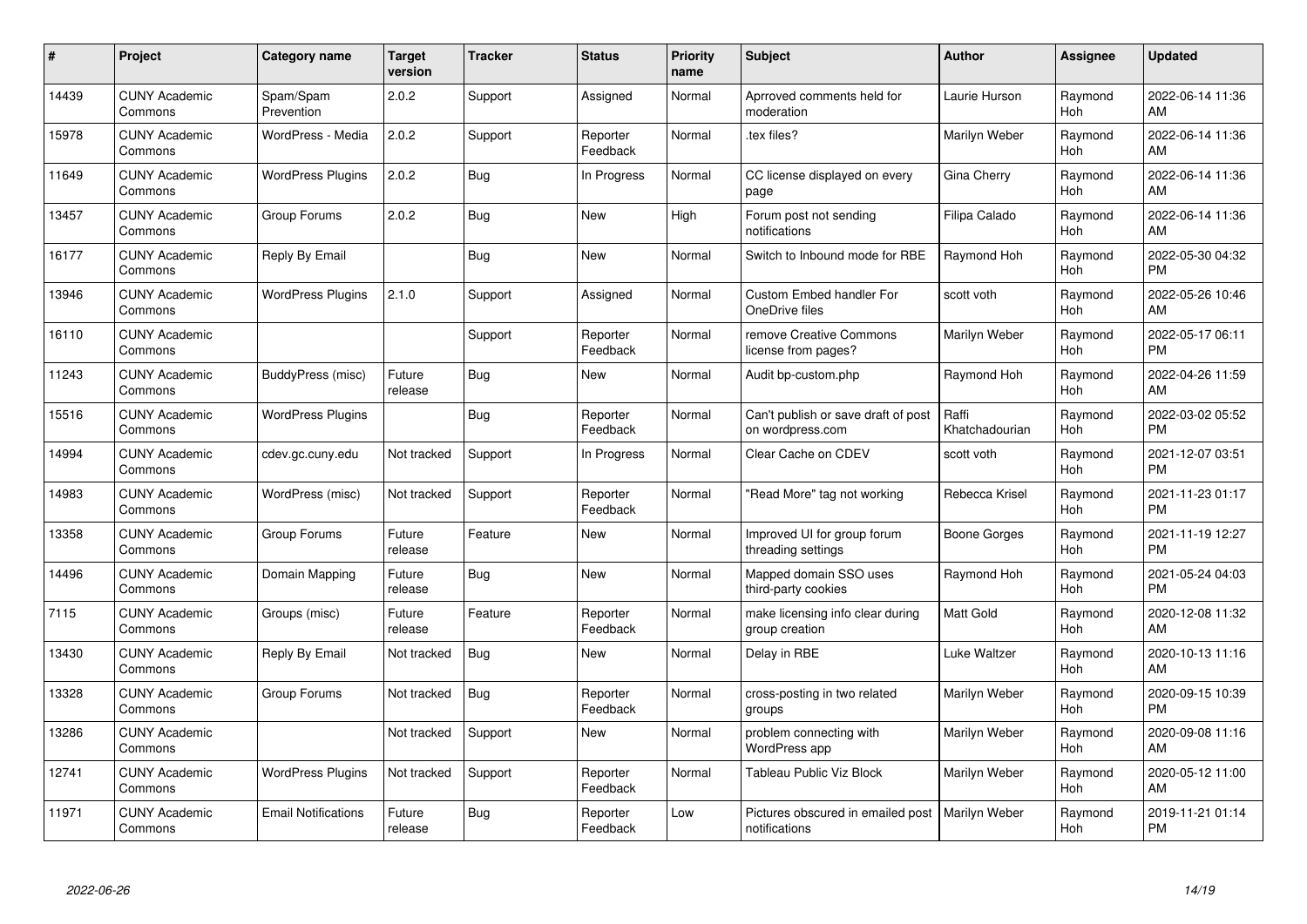| #     | <b>Project</b>                  | <b>Category name</b>      | Target<br>version | Tracker    | <b>Status</b>        | <b>Priority</b><br>name | <b>Subject</b>                                                     | <b>Author</b>    | Assignee              | <b>Updated</b>                |
|-------|---------------------------------|---------------------------|-------------------|------------|----------------------|-------------------------|--------------------------------------------------------------------|------------------|-----------------------|-------------------------------|
| 12004 | <b>CUNY Academic</b><br>Commons |                           | Not tracked       | Support    | Reporter<br>Feedback | Normal                  | Notifications for spam blog<br>comments                            | Gina Cherry      | Raymond<br><b>Hoh</b> | 2019-11-01 12:05<br><b>PM</b> |
| 11624 | <b>CUNY Academic</b><br>Commons | WordPress (misc)          | Not tracked       | Support    | New                  | Normal                  | Change pages into posts or swap<br>database for a Commons site?    | Stephen Klein    | Raymond<br>Hoh        | 2019-07-09 11:04<br>AM        |
| 11149 | <b>CUNY Academic</b><br>Commons |                           | Not tracked       | Support    | Reporter<br>Feedback | Normal                  | comments getting blocked                                           | Marilyn Weber    | Raymond<br><b>Hoh</b> | 2019-03-26 11:40<br>AM        |
| 5016  | <b>CUNY Academic</b><br>Commons | Events                    | Future<br>release | Feature    | Assigned             | Low                     | Allow comments to be posted on<br>events                           | <b>Matt Gold</b> | Raymond<br><b>Hoh</b> | 2019-03-01 02:23<br><b>PM</b> |
| 10659 | <b>CUNY Academic</b><br>Commons | Group Forums              | Future<br>release | Feature    | Assigned             | Normal                  | Post to multiple groups via email                                  | Matt Gold        | Raymond<br>Hoh        | 2018-11-15 12:54<br>AM        |
| 10262 | <b>CUNY Academic</b><br>Commons |                           | Not tracked       | Bug        | Reporter<br>Feedback | Normal                  | Newsletter Plugin: Broken Image<br>at Bottom of All Newsletters    | Mark Webb        | Raymond<br>Hoh        | 2018-08-30 05:17<br><b>PM</b> |
| 9729  | <b>CUNY Academic</b><br>Commons | <b>SEO</b>                | Not tracked       | Support    | <b>New</b>           | Normal                  | 503 Errors showing on<br>newlaborforum.cuny.edu                    | Diane Krauthamer | Raymond<br><b>Hoh</b> | 2018-05-22 04:48<br><b>PM</b> |
| 9346  | <b>CUNY Academic</b><br>Commons | WordPress (misc)          | Not tracked       | Bug        | <b>New</b>           | Normal                  | Clone cetls.bmcc.cuny.edu for<br>development                       | Owen Roberts     | Raymond<br>Hoh        | 2018-03-06 05:35<br><b>PM</b> |
| 8991  | <b>CUNY Academic</b><br>Commons | Reply By Email            | Not tracked       | Bug        | Hold                 | Normal                  | RBE duplicate email message<br>issue                               | Matt Gold        | Raymond<br><b>Hoh</b> | 2018-02-18 08:53<br><b>PM</b> |
| 9060  | <b>CUNY Academic</b><br>Commons | Commons In A Box          | Not tracked       | <b>Bug</b> | Hold                 | Normal                  | Problems with CBox image library<br>upload                         | Lisa Rhody       | Raymond<br>Hoh        | 2018-01-10 03:26<br><b>PM</b> |
| 8992  | <b>NYCDH Community</b><br>Site  |                           |                   | <b>Bug</b> | Assigned             | Normal                  | Multiple RBE error reports                                         | Matt Gold        | Raymond<br>Hoh        | 2017-12-11 05:43<br><b>PM</b> |
| 8976  | <b>CUNY Academic</b><br>Commons | Reply By Email            | Not tracked       | Feature    | Assigned             | Normal                  | Package RBE new topics<br>posting?                                 | Matt Gold        | Raymond<br>Hoh        | 2017-12-04 02:34<br><b>PM</b> |
| 7928  | <b>CUNY Academic</b><br>Commons | Group Forums              | Not tracked       | Bug        | <b>New</b>           | Normal                  | Duplicate Forum post                                               | Luke Waltzer     | Raymond<br>Hoh        | 2017-04-11 09:27<br><b>PM</b> |
| 6995  | <b>CUNY Academic</b><br>Commons | Home Page                 | Not tracked       | Bug        | Assigned             | Normal                  | member filter on homepage not<br>working                           | <b>Matt Gold</b> | Raymond<br>Hoh        | 2016-12-11 09:46<br><b>PM</b> |
| 6644  | <b>CUNY Academic</b><br>Commons |                           | Not tracked       | Bug        | Reporter<br>Feedback | High                    | White Screen at Login Pge                                          | Luke Waltzer     | Raymond<br>Hoh        | 2016-11-21 10:34<br><b>PM</b> |
| 6749  | <b>CUNY Academic</b><br>Commons | Events                    | Future<br>release | <b>Bug</b> | <b>New</b>           | Low                     | BPEO iCal request can trigger<br>very large number of DB queries   | Boone Gorges     | Raymond<br>Hoh        | 2016-11-15 10:09<br><b>PM</b> |
| 6671  | <b>CUNY Academic</b><br>Commons | Reply By Email            | Not tracked       | <b>Bug</b> | Assigned             | Normal                  | "Post too often" RBE error<br>message                              | Matt Gold        | Raymond<br>Hoh        | 2016-11-11 09:55<br>AM        |
| 5691  | <b>CUNY Academic</b><br>Commons | <b>Blogs (BuddyPress)</b> | Future<br>release | Bug        | Assigned             | High                    | Differing numbers on Sites display   Matt Gold                     |                  | Raymond<br>Hoh        | 2016-06-13 01:37<br><b>PM</b> |
| 5282  | <b>CUNY Academic</b><br>Commons | Social Paper              | Future<br>release | Bug        | <b>New</b>           | Normal                  | Replying via email directs to<br>paper but not individual comment. | Marilyn Weber    | Raymond<br><b>Hoh</b> | 2016-03-02 01:48<br><b>PM</b> |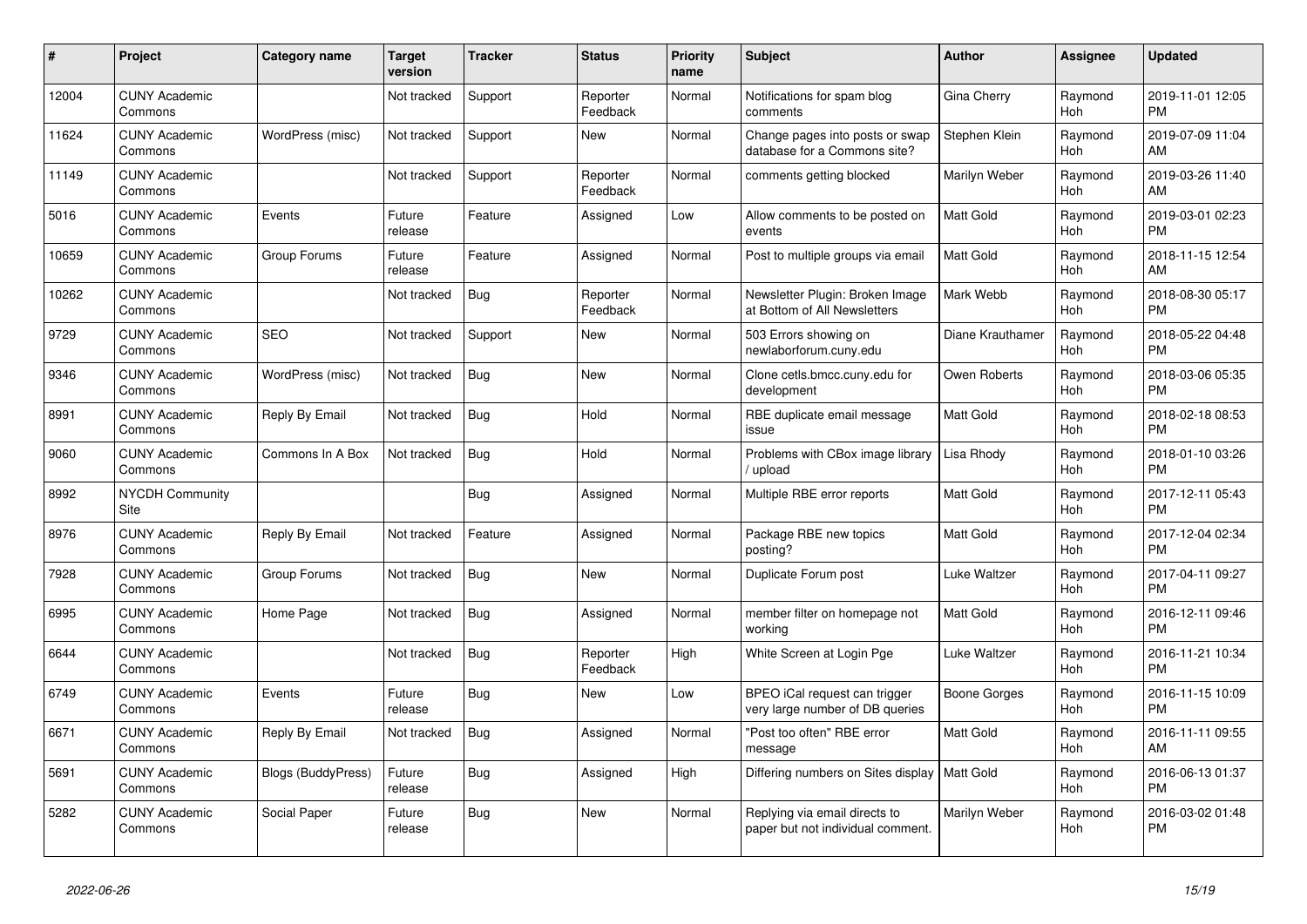| #    | Project                         | <b>Category name</b>       | <b>Target</b><br>version | <b>Tracker</b> | <b>Status</b> | <b>Priority</b><br>name | <b>Subject</b>                                                                | Author                  | <b>Assignee</b>       | <b>Updated</b>                |
|------|---------------------------------|----------------------------|--------------------------|----------------|---------------|-------------------------|-------------------------------------------------------------------------------|-------------------------|-----------------------|-------------------------------|
| 3369 | <b>CUNY Academic</b><br>Commons | Reply By Email             | Not tracked              | Outreach       | Hold          | Normal                  | Release reply by email to WP<br>plugin directory                              | Matt Gold               | Raymond<br><b>Hoh</b> | 2016-03-01 12:46<br>PM        |
| 3939 | <b>CUNY Academic</b><br>Commons | <b>WordPress Plugins</b>   | Future<br>release        | Bug            | Hold          | Normal                  | Activity stream support for<br>Co-Authors Plus plugin                         | Raymond Hoh             | Raymond<br>Hoh        | 2015-11-09 06:13<br>РM        |
| 333  | <b>CUNY Academic</b><br>Commons | <b>Email Notifications</b> | Future<br>release        | Feature        | Assigned      | Low                     | Delay Forum Notification Email<br>Delivery Until After Editing Period<br>Ends | Matt Gold               | Raymond<br>Hoh        | 2015-11-09 06:01<br><b>PM</b> |
| 1192 | <b>CUNY Academic</b><br>Commons | <b>Group Files</b>         | Future<br>release        | Feature        | Assigned      | Low                     | When posting group files, allow<br>users to add a category without<br>saving  | Matt Gold               | Raymond<br>Hoh        | 2015-11-09 05:53<br><b>PM</b> |
| 3517 | <b>CUNY Academic</b><br>Commons | My Commons                 | Future<br>release        | Feature        | Assigned      | Normal                  | Mute/Unmute My Commons<br>updates                                             | Matt Gold               | Raymond<br>Hoh        | 2015-11-09 01:19<br>PM        |
| 3192 | <b>CUNY Academic</b><br>Commons | Group Forums               | Future<br>release        | Feature        | Assigned      | Normal                  | Customizable forum views for<br>bbPress 2.x group forums                      | Boone Gorges            | Raymond<br>Hoh        | 2015-11-09 12:47<br><b>PM</b> |
| 4535 | <b>CUNY Academic</b><br>Commons | My Commons                 | Future<br>release        | <b>Bug</b>     | New           | Low                     | My Commons filter issue                                                       | scott voth              | Raymond<br><b>Hoh</b> | 2015-09-01 11:17<br>AM        |
| 4388 | <b>CUNY Academic</b><br>Commons | WordPress (misc)           | Future<br>release        | Bug            | Assigned      | Normal                  | Repeated request for<br>authentication.                                       | Alice.Lynn<br>McMichael | Raymond<br>Hoh        | 2015-08-11 07:35<br>РM        |
| 3536 | <b>CUNY Academic</b><br>Commons | My Commons                 | Future<br>release        | Feature        | Assigned      | Normal                  | Infinite Scroll on My Commons<br>page                                         | Matt Gold               | Raymond<br>Hoh        | 2015-04-13 04:42<br><b>PM</b> |
| 3662 | <b>CUNY Academic</b><br>Commons | SEO                        | Future<br>release        | Feature        | Assigned      | Normal                  | Duplicate Content/SEO/Google<br>issues                                        | Matt Gold               | Raymond<br>Hoh        | 2015-04-13 04:37<br>PM        |
| 3577 | <b>CUNY Academic</b><br>Commons | My Commons                 | Future<br>release        | Design/UX      | Assigned      | Normal                  | Replies to items in My Commons                                                | Matt Gold               | Raymond<br>Hoh        | 2015-04-09 05:19<br><b>PM</b> |
| 3492 | <b>CUNY Academic</b><br>Commons | <b>WordPress Themes</b>    | Future<br>release        | Support        | Assigned      | Normal                  | Add CBOX theme to the<br>Commons                                              | scott voth              | Raymond<br>Hoh        | 2014-10-08 05:55<br><b>PM</b> |
| 2571 | <b>NYCDH Community</b><br>Site  |                            |                          | Feature        | Assigned      | Normal                  | Add Google custom search box to<br>homepage                                   | <b>Mark Newton</b>      | Raymond<br>Hoh        | 2013-05-18 07:49<br><b>PM</b> |
| 2574 | <b>NYCDH Community</b><br>Site  |                            |                          | Feature        | Assigned      | Normal                  | Add Way to Upload Files to<br>Groups                                          | Mark Newton             | Raymond<br><b>Hoh</b> | 2013-05-18 07:46<br><b>PM</b> |
| 497  | <b>CUNY Academic</b><br>Commons | <b>WordPress Plugins</b>   | Future<br>release        | Feature        | Assigned      | Normal                  | Drag and Drop Ordering on<br>Gallery Post Plugin                              | Matt Gold               | Ron Rennick           | 2015-11-09 06:18<br>PМ        |
| 5050 | <b>CUNY Academic</b><br>Commons | Social Paper               | Future<br>release        | Feature        | New           | Low                     | Making comments visible in SP<br>editing mode (SP suggestion #1)              | Marilyn Weber           | Samantha<br>Raddatz   | 2019-09-17 11:10<br>PM        |
| 5053 | <b>CUNY Academic</b><br>Commons | Social Paper               | Future<br>release        | Feature        | New           | Low                     | Scrollable menu to add readers<br>(SP suggestion #4)                          | Marilyn Weber           | Samantha<br>Raddatz   | 2016-04-21 05:21<br>PM        |
| 5397 | <b>CUNY Academic</b><br>Commons | Social Paper               | Future<br>release        | Feature        | New           | Normal                  | frustrating to have to<br>enable/disable in SP                                | Marilyn Weber           | Samantha<br>Raddatz   | 2016-04-20 03:39<br><b>PM</b> |
| 5298 | <b>CUNY Academic</b><br>Commons |                            | Not tracked              | Publicity      | New           | Normal                  | Survey Pop-Up Text                                                            | Samantha Raddatz        | Samantha<br>Raddatz   | 2016-03-22 12:27<br><b>PM</b> |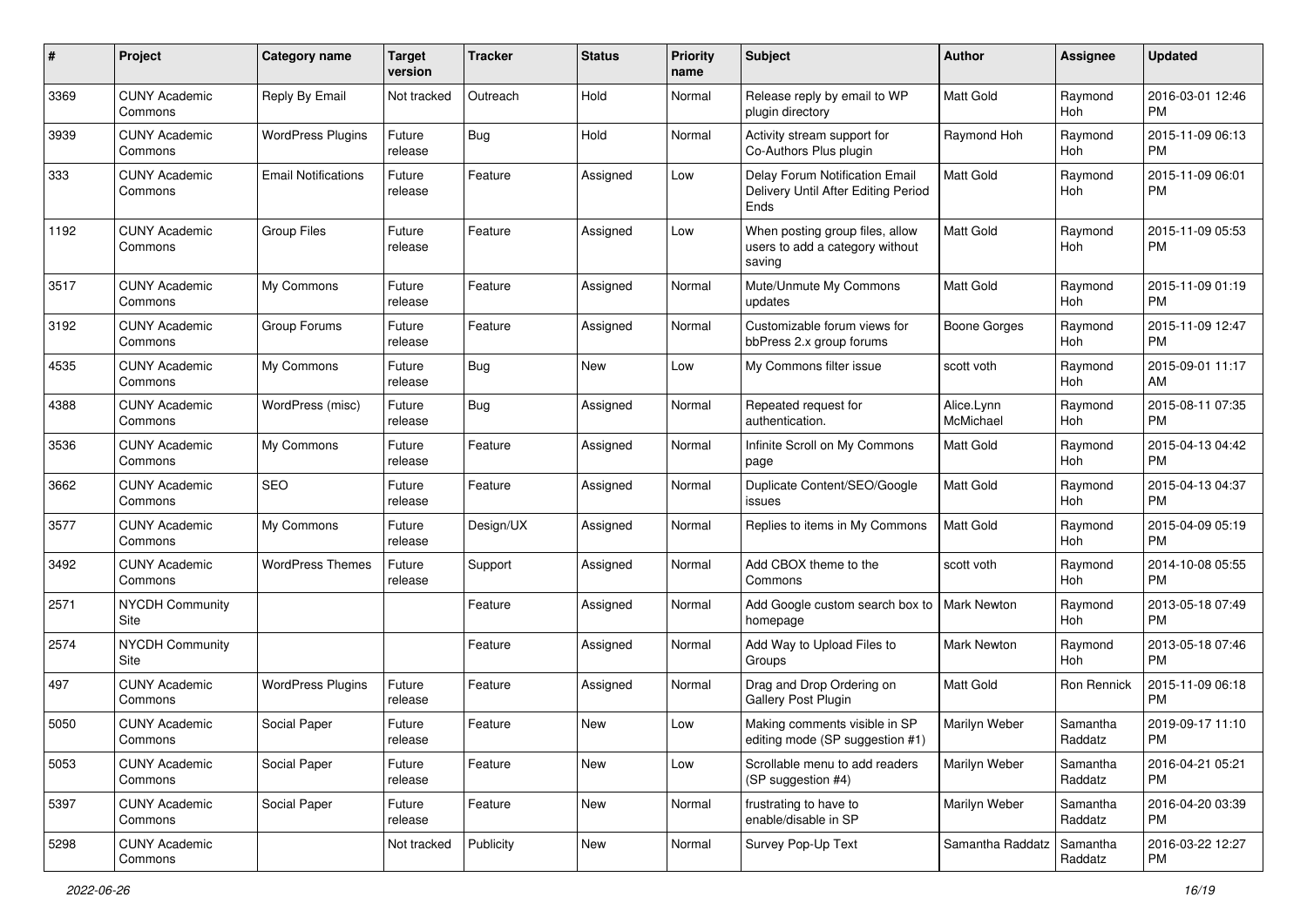| #    | Project                         | <b>Category name</b>    | <b>Target</b><br>version | <b>Tracker</b> | <b>Status</b>        | <b>Priority</b><br>name | Subject                                                                                                                                               | Author                  | <b>Assignee</b>     | <b>Updated</b>                |
|------|---------------------------------|-------------------------|--------------------------|----------------|----------------------|-------------------------|-------------------------------------------------------------------------------------------------------------------------------------------------------|-------------------------|---------------------|-------------------------------|
| 5317 | <b>CUNY Academic</b><br>Commons | Group Blogs             | Not tracked              | <b>Bug</b>     | Reporter<br>Feedback | Normal                  | Notifications of New Post Didn't<br>Come                                                                                                              | Luke Waltzer            | Samantha<br>Raddatz | 2016-03-21 10:41<br><b>PM</b> |
| 4986 | <b>CUNY Academic</b><br>Commons | ZenDesk                 | Not tracked              | Support        | Assigned             | Normal                  | Prepare documentation for<br>Zendesk re web widget                                                                                                    | Matt Gold               | Samantha<br>Raddatz | 2016-02-25 03:09<br><b>PM</b> |
| 5225 | <b>CUNY Academic</b><br>Commons | Registration            | Future<br>release        | Feature        | Assigned             | Normal                  | On-boarding Issues                                                                                                                                    | Luke Waltzer            | Samantha<br>Raddatz | 2016-02-12 02:58<br><b>PM</b> |
| 5058 | <b>CUNY Academic</b><br>Commons | Social Paper            | Future<br>release        | Feature        | New                  | Low                     | Can there be a clearer signal that<br>even when comments have<br>already been made you add<br>comments by clicking on the side?<br>(SP suggestion #5) | Marilyn Weber           | Samantha<br>Raddatz | 2016-02-11 10:24<br><b>PM</b> |
| 5183 | <b>CUNY Academic</b><br>Commons | Social Paper            | Future<br>release        | Design/UX      | New                  | Normal                  | Creating a new paper when<br>viewing an existing paper                                                                                                | Raffi<br>Khatchadourian | Samantha<br>Raddatz | 2016-02-02 12:09<br><b>PM</b> |
| 1105 | <b>CUNY Academic</b><br>Commons | WordPress (misc)        | Future<br>release        | Feature        | Assigned             | Normal                  | Rephrase Blog Privacy Options                                                                                                                         | Matt Gold               | Samantha<br>Raddatz | 2015-11-09 06:19<br><b>PM</b> |
| 1456 | CUNY Academic<br>Commons        | Group Invitations       | Future<br>release        | Feature        | Reporter<br>Feedback | Low                     | Invite to Group Button from Profile<br>Field                                                                                                          | <b>Matt Gold</b>        | Samantha<br>Raddatz | 2015-11-09 05:59<br>PM        |
| 481  | <b>CUNY Academic</b><br>Commons | Groups (misc)           | Future<br>release        | Feature        | Assigned             | Normal                  | ability to archive inactive groups<br>and blogs                                                                                                       | Michael Mandiberg       | Samantha<br>Raddatz | 2015-11-09 05:56<br><b>PM</b> |
| 653  | <b>CUNY Academic</b><br>Commons | Group Blogs             | Future<br>release        | Feature        | Assigned             | Normal                  | Redesign Integration of Groups<br>and Blogs                                                                                                           | Matt Gold               | Samantha<br>Raddatz | 2015-11-09 05:40<br><b>PM</b> |
| 310  | <b>CUNY Academic</b><br>Commons | BuddyPress (misc)       | Future<br>release        | Feature        | Assigned             | Low                     | Friend Request Email                                                                                                                                  | Matt Gold               | Samantha<br>Raddatz | 2015-11-09 05:08<br><b>PM</b> |
| 308  | <b>CUNY Academic</b><br>Commons | Registration            | Future<br>release        | Feature        | New                  | Normal                  | Group recommendations for<br>signup process                                                                                                           | <b>Boone Gorges</b>     | Samantha<br>Raddatz | 2015-11-09 05:07<br><b>PM</b> |
| 3473 | <b>CUNY Academic</b><br>Commons | <b>User Experience</b>  | Future<br>release        | Feature        | Assigned             | Normal                  | Commons profile: Add help info<br>about "Positions" replacing "title"                                                                                 | Keith Miyake            | Samantha<br>Raddatz | 2015-11-09 02:28<br><b>PM</b> |
| 4661 | <b>CUNY Academic</b><br>Commons | User Experience         | Future<br>release        | Bug            | Assigned             | Normal                  | Simplify Events text                                                                                                                                  | Matt Gold               | Samantha<br>Raddatz | 2015-10-02 09:06<br><b>PM</b> |
| 4622 | CUNY Academic<br>Commons        | <b>Public Portfolio</b> | Future<br>release        | Design/UX      | New                  | Normal                  | <b>Profile Visibility Settings</b>                                                                                                                    | Samantha Raddatz        | Samantha<br>Raddatz | 2015-09-21 12:18<br><b>PM</b> |
| 4226 | <b>CUNY Academic</b><br>Commons | <b>BuddyPress Docs</b>  | Future<br>release        | Design/UX      | <b>New</b>           | Normal                  | Add option to connect a Doc with<br>a Group                                                                                                           | Samantha Raddatz        | Samantha<br>Raddatz | 2015-09-09 04:08<br><b>PM</b> |
| 4404 | <b>CUNY Academic</b><br>Commons | Public Portfolio        | Future<br>release        | Design/UX      | Assigned             | Normal                  | Change color of permissions info<br>on portfolio editing interface                                                                                    | Matt Gold               | Samantha<br>Raddatz | 2015-08-11 05:28<br><b>PM</b> |
| 4235 | <b>CUNY Academic</b><br>Commons |                         | Not tracked              | Design/UX      | Assigned             | Normal                  | Explore user experience around<br>comments on forum topics vs<br>docs                                                                                 | Matt Gold               | Samantha<br>Raddatz | 2015-07-21 10:23<br>AM        |
| 4253 | <b>CUNY Academic</b><br>Commons | <b>Public Portfolio</b> | Future<br>release        | Design/UX      | New                  | Normal                  | Encourage users to add portfolio<br>content                                                                                                           | Samantha Raddatz        | Samantha<br>Raddatz | 2015-07-07 11:32<br>AM        |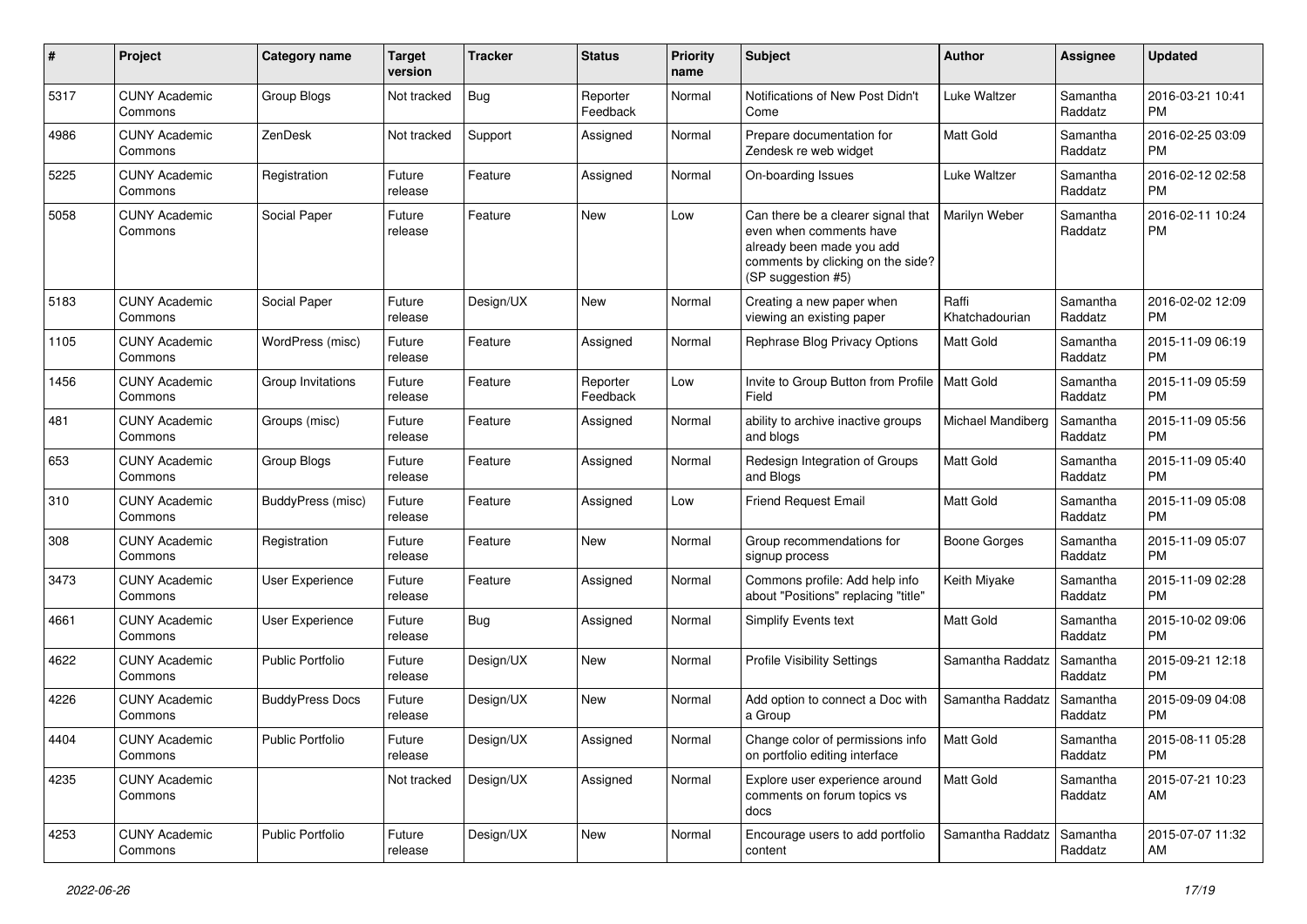| #     | Project                         | <b>Category name</b>        | <b>Target</b><br>version | <b>Tracker</b> | <b>Status</b>        | <b>Priority</b><br>name | <b>Subject</b>                                                                                                                               | <b>Author</b>          | Assignee            | <b>Updated</b>                |
|-------|---------------------------------|-----------------------------|--------------------------|----------------|----------------------|-------------------------|----------------------------------------------------------------------------------------------------------------------------------------------|------------------------|---------------------|-------------------------------|
| 4221  | <b>CUNY Academic</b><br>Commons | Group Forums                | Future<br>release        | Design/UX      | Assigned             | Normal                  | Add 'Number of Posts' display<br>option to Forum page                                                                                        | Samantha Raddatz       | Samantha<br>Raddatz | 2015-06-26 02:21<br><b>PM</b> |
| 4027  | <b>CUNY Academic</b><br>Commons | Commons In A Box            | Not tracked              | Design/UX      | Assigned             | Normal                  | Usability review of CBOX update<br>procedures                                                                                                | <b>Matt Gold</b>       | Samantha<br>Raddatz | 2015-05-11 06:36<br><b>PM</b> |
| 3458  | <b>CUNY Academic</b><br>Commons | Groups (misc)               | Future<br>release        | Feature        | Assigned             | Normal                  | Filter Members of Group by<br>Campus                                                                                                         | Michael Smith          | Samantha<br>Raddatz | 2014-09-26 08:32<br><b>PM</b> |
| 10439 | <b>CUNY Academic</b><br>Commons | Design                      | 2.1.0                    | Design/UX      | <b>New</b>           | Normal                  | Create Style Guide for Commons                                                                                                               | Sonja Leix             | Sara Cannon         | 2022-06-23 06:20<br><b>PM</b> |
| 10580 | <b>CUNY Academic</b><br>Commons | Information<br>Architecture | Future<br>release        | Design/UX      | New                  | Normal                  | Primary nav item review                                                                                                                      | <b>Boone Gorges</b>    | Sara Cannon         | 2021-11-19 12:37<br><b>PM</b> |
| 5826  | <b>CUNY Academic</b><br>Commons | <b>WordPress Plugins</b>    | Future<br>release        | Support        | Reporter<br>Feedback | Normal                  | <b>Remove Subscription Options</b><br>plugin from directory                                                                                  | Sarah Morgano          | Sarah<br>Morgano    | 2016-10-21 04:14<br><b>PM</b> |
| 2612  | <b>CUNY Academic</b><br>Commons |                             | Not tracked              | Publicity      | Assigned             | Normal                  | Pinterest site for the Commons                                                                                                               | local admin            | Sarah<br>Morgano    | 2016-03-04 11:19<br>AM        |
| 3510  | <b>CUNY Academic</b><br>Commons | Publicity                   | 1.7                      | Publicity      | Assigned             | Normal                  | Post on the News Blog re: 'My<br>Commons'                                                                                                    | Micki Kaufman          | Sarah<br>Morgano    | 2014-10-15 11:18<br>AM        |
| 3511  | <b>CUNY Academic</b><br>Commons | Publicity                   | 1.7                      | Publicity      | Assigned             | Normal                  | Social media for 1.7                                                                                                                         | Micki Kaufman          | Sarah<br>Morgano    | 2014-10-14 03:32<br><b>PM</b> |
| 14787 | <b>CUNY Academic</b><br>Commons | <b>Plugin Packages</b>      | Future<br>release        | Feature        | New                  | Normal                  | Creating a "Design" plugin<br>package                                                                                                        | Laurie Hurson          | scott voth          | 2022-04-27 04:56<br><b>PM</b> |
| 14394 | <b>CUNY Academic</b><br>Commons |                             | Not tracked              | Feature        | New                  | Normal                  | Commons News Site - redesign                                                                                                                 | scott voth             | scott voth          | 2021-09-14 10:46<br>AM        |
| 12247 | <b>CUNY Academic</b><br>Commons | Publicity                   | Not tracked              | Support        | New                  | Normal                  | <b>Screenshot of First Commons</b><br>Homepage                                                                                               | scott voth             | scott voth          | 2020-01-14 12:08<br><b>PM</b> |
| 11883 | <b>CUNY Academic</b><br>Commons | Help/Codex                  | Not tracked              | Support        | New                  | Normal                  | Need Embedding Help Page<br>Update (Tableau)                                                                                                 | Anthony Wheeler        | scott voth          | 2019-09-24 08:49<br>AM        |
| 9908  | <b>CUNY Academic</b><br>Commons |                             | Not tracked              | Feature        | New                  | Normal                  | Is it possible to send email<br>updates to users (or an email<br>address not on the list) for only a<br>single page AFTER being<br>prompted? | <b>Michael Shields</b> | scott voth          | 2018-06-11 01:34<br><b>PM</b> |
| 6115  | <b>CUNY Academic</b><br>Commons | Publicity                   | Not tracked              | Feature        | Assigned             | Normal                  | create digital signage for GC                                                                                                                | Matt Gold              | scott voth          | 2016-10-11 10:09<br><b>PM</b> |
| 636   | <b>CUNY Academic</b><br>Commons | WordPress (misc)            | Not tracked Support      |                | Assigned             | Normal                  | Create Lynda.com-like Table of<br><b>Contents for Prospective Tutorial</b><br>Screencasts                                                    | Matt Gold              | scott voth          | 2016-02-23 03:12<br><b>PM</b> |
| 3565  | <b>CUNY Academic</b><br>Commons | My Commons                  | Not tracked              | Documentation  | New                  | Normal                  | Load Newest inconsistencies                                                                                                                  | Chris Stein            | scott voth          | 2015-11-09 01:16<br><b>PM</b> |
| 4222  | <b>CUNY Academic</b><br>Commons | User Experience             | Future<br>release        | Design/UX      | New                  | Normal                  | Add information to 'Delete<br>Account' page                                                                                                  | Samantha Raddatz       | scott voth          | 2015-06-26 11:35<br>AM        |